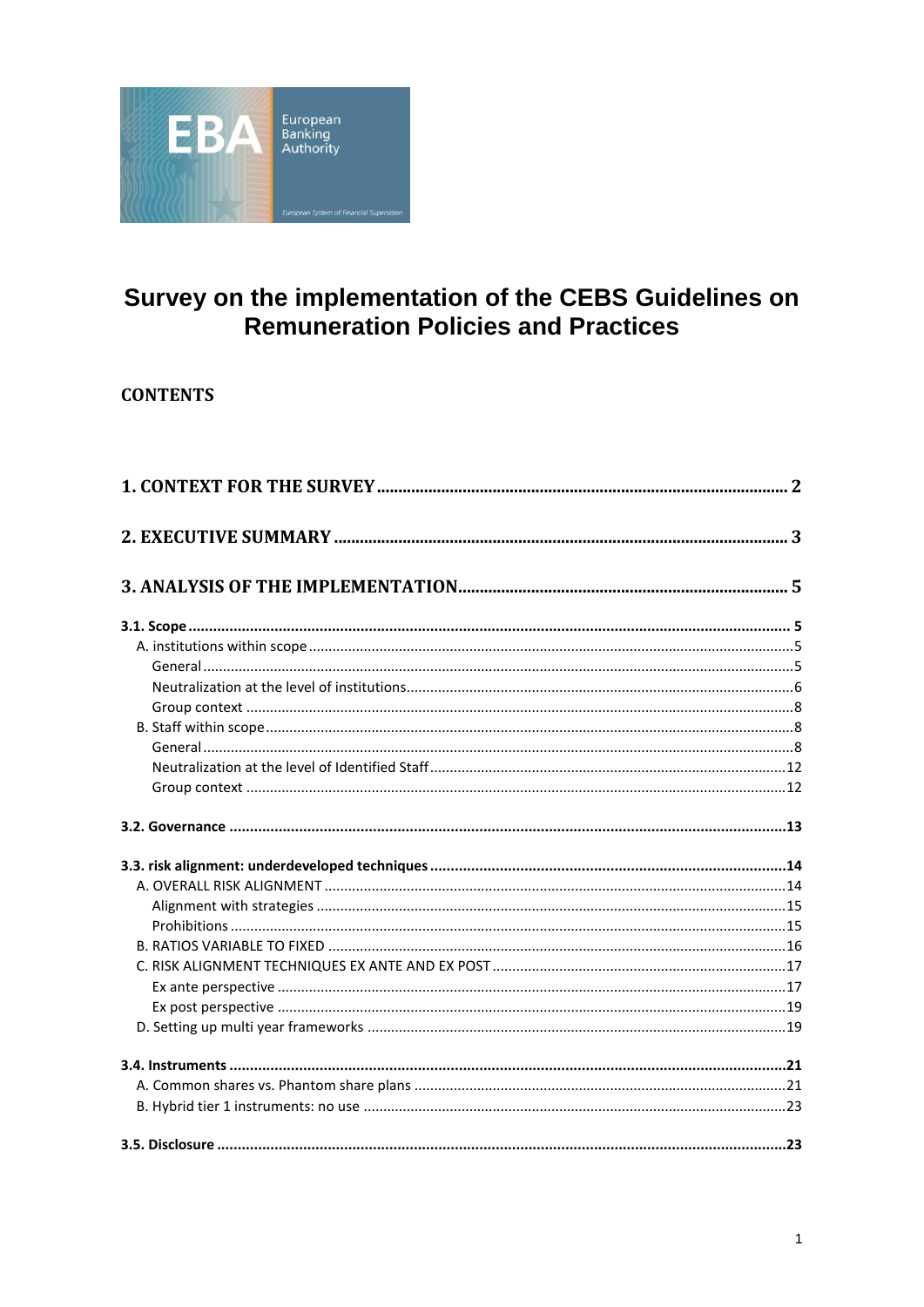### <span id="page-1-0"></span>**1. CONTEXT FOR THE SURVEY**

This report presents the results of an EBA survey on the implementation of the CEBS Guidelines on Remuneration Policies and Practices (hereafter: the Guidelines) amongst European banking supervisors, conducted in Q 4 2011. The Guidelines were published on 10 December 2010. The aim of the survey was twofold i.e. to get an overview of

- how legislators and supervisors have implemented the Guidelines in their legislative frameworks and/or their supervisory policies, focusing on possible differences between these implementations and the Guidelines;
- more importantly, how the requirements of the Guidelines have been supervised in practice, what progress has been made by institutions and which areas need further development.

This aim is set off against a level playing field concern that was raised when adopting the Guidelines, both by the sector and between supervisors. Although the Guidelines provide an extensive supporting framework to interpret the CRD III requirements on remuneration, they include numerous open aspects where judgment by institutions and by supervisors is required. The concern was that this judgment would lead to different implementations within the EU, further intensified by the fact that prudential supervision over remuneration policies has been since the crisis a completely new field of supervisory competence in most EU countries. Through this report the EBA wants to encourage greater regulatory consistency across the EU jurisdictions.

The survey benchmarks progress and further work to be done against the Guidelines, and consequently has a European context, with no direct link to level playing field concerns between Europe and other members of the FSB. In this respect, the FSB published in October 2011 a Thematic Review on Compensation that included this kind of level playing concerns, amongst other implementation survey work on the FSB Principles and Implementation Standards. As a follow-up, the FSB has launched a detailed ongoing monitoring program. In the European Union, this survey is not the only tool through which EBA monitors remuneration practices and levels in institutions across the Member States. A benchmark exercise based on remuneration data collected in accordance with the criteria for disclosure established in point 15(f) of part 2 Annex XII of CRD III, will be launched by EBA.

Twenty-one supervisors have participated in the survey; questions in the survey were mainly open and qualitative of nature, but for some aspects, numerical information was asked for a sample of institutions that represents 60 % of total assets in the banking sector or at least the 20 largest institutions in a particular Member State. Answers about practices in institutions relate mainly to the 2010 remuneration cycle (i.e. for performances in 2010), the first year of application of the CRD III requirements.

The intention of this implementation report is not to repeat the requirements of the Guidelines. Where necessary, references will be made to the numbers of the relevant paragraphs of the Guidelines in footnotes. Words or expressions used in this report which are also used in the Guidelines shall have the meaning in this report as in the Guidelines.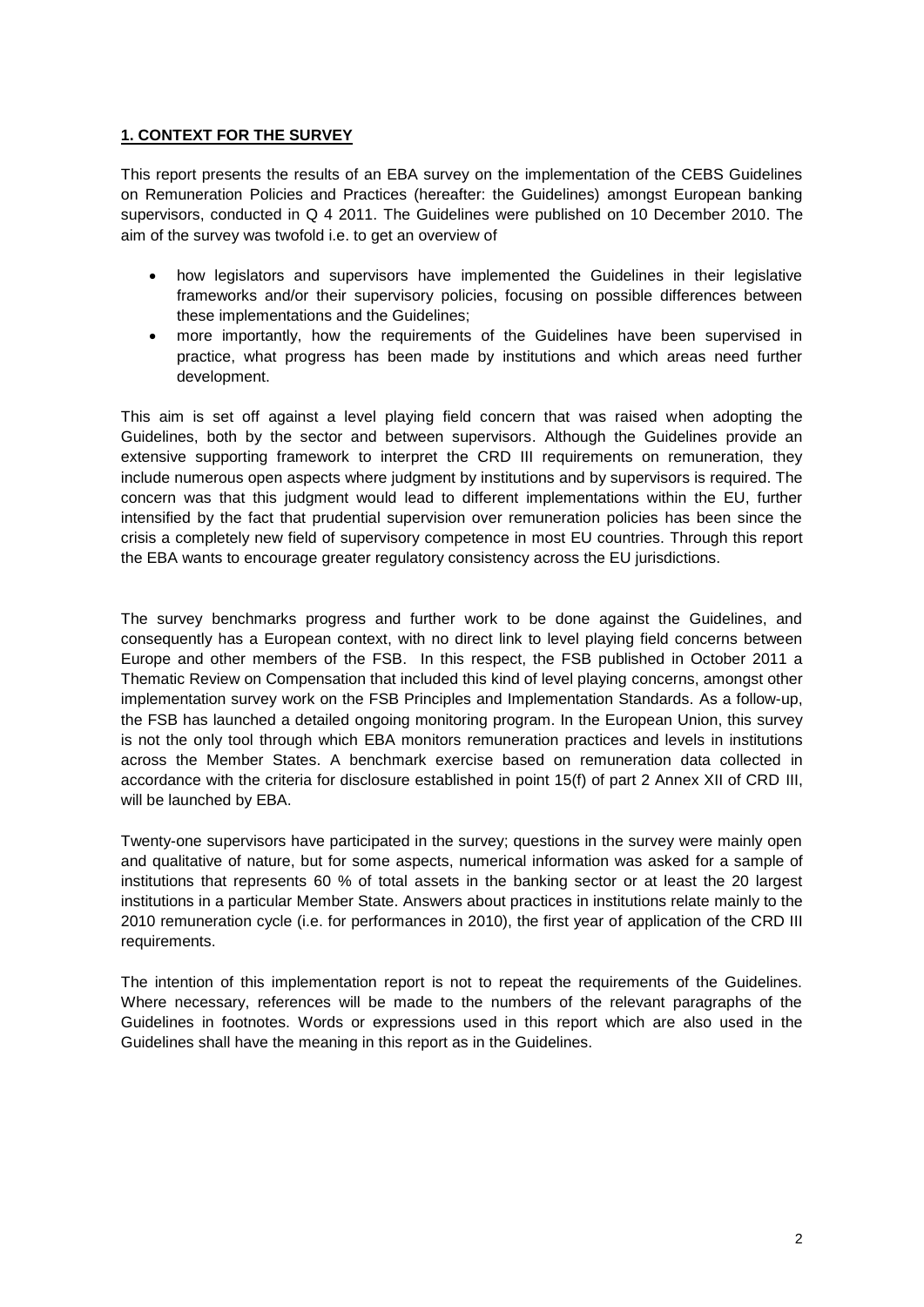## <span id="page-2-0"></span>**2. EXECUTIVE SUMMARY**

The CRD III remuneration requirements sought to develop risk-based remuneration policies and practices, aligned with the long term interests of the institution and avoiding short-term incentives that could lead to excessive risk-taking. This was seen as a key contributory reform in restoring overall financial stability after the 2007-2008 financial crisis.

In most countries, the Guidelines came into force on 1 January 2011, with some countries suffering from delays in the legislative process. The CRD III combination of articles and annexes, with the Guidelines on top of these, is often mirrored in the countries as a combination of legislative acts, regulation, circulars and/or explanatory memoranda. The balance between legally prescriptive and supervisory regulatory approaches differs between the respondents.

Supervisors have actively assessed remuneration policies, imposing - where needed amendments to the policy and consequently intervening in the remuneration structures and actual payouts of variable remuneration. In all countries, the Guidelines are part of the supervisory review over institutions.

## **The scope of the Guidelines is an area of significant concern.**

Regarding the scope of institutions, there are effectively no substantive exemptions at national level to the application of the remuneration requirements to institutions covered by CRD III. Considerable variations exist in the extent to which the remuneration requirements are applied beyond the scope of CRD III e.g. in some countries this extends to the financial sector as a whole. While these findings are reassuring or at least not problematic at first sight, they need further nuancing when put in the context of groups or when taken together with the proportionality CRD III allows. Groups with non-EEA entities or groups with non-regulated subsidiaries or regulated subsidiaries that are not subject to CRD III do not always obtain the standard of group-wide application of the remuneration policy. Differences in how the Guidelines apply beyond the EEA borders often have their origin in different implementation of the FSB Principles and Implementing Standards by third countries. Proportionality regimes, sometimes based on predetermined fixed criteria, other times based on an open case-by-case approach, can lead to significant variation in the net degree by which institutions are subject to the CRD III requirements.

Regarding staff under scope of the specific risk alignment requirements, CRD III requires that institutions identify the categories of staff that have a material impact on the risk profile of the institution (hereafter: the Identified Staff). Institutions use a large variety of criteria for this internal exercise but these are not always sufficient to grasp the risk impact aspect of this exercise or to take into account less quantifiable risks such as reputational risk. The numbers of Identified Staff differ considerably between Member States, but there is a clear tendency of institutions to select very low numbers. This affects the core of the CRD III requirements and undermines the effectiveness of EU supervisory reforms on remuneration. The process to determine the Identified Staff in a group can be applied differently between parent undertaking and subsidiaries. There is a genuine concern on supervisory differences regarding the identification process, within and outside the EEA. These differences can lead to regulatory arbitrage and competitive disadvantages. Many supervisors express the need for clear criteria and a process to identify risk takers in a single entity and within groups. More guidance is also needed on the application of the proportionality principle and the neutralization of requirements. Further harmonisation of the identification process is essential for a level playing field. In order to be able to align with the risk profile of institutions, a balance should be found between clarity and flexibility.

## **The governance of remuneration has shown considerable progress.**

This may be explained by the fact that remuneration governance is part of broader governance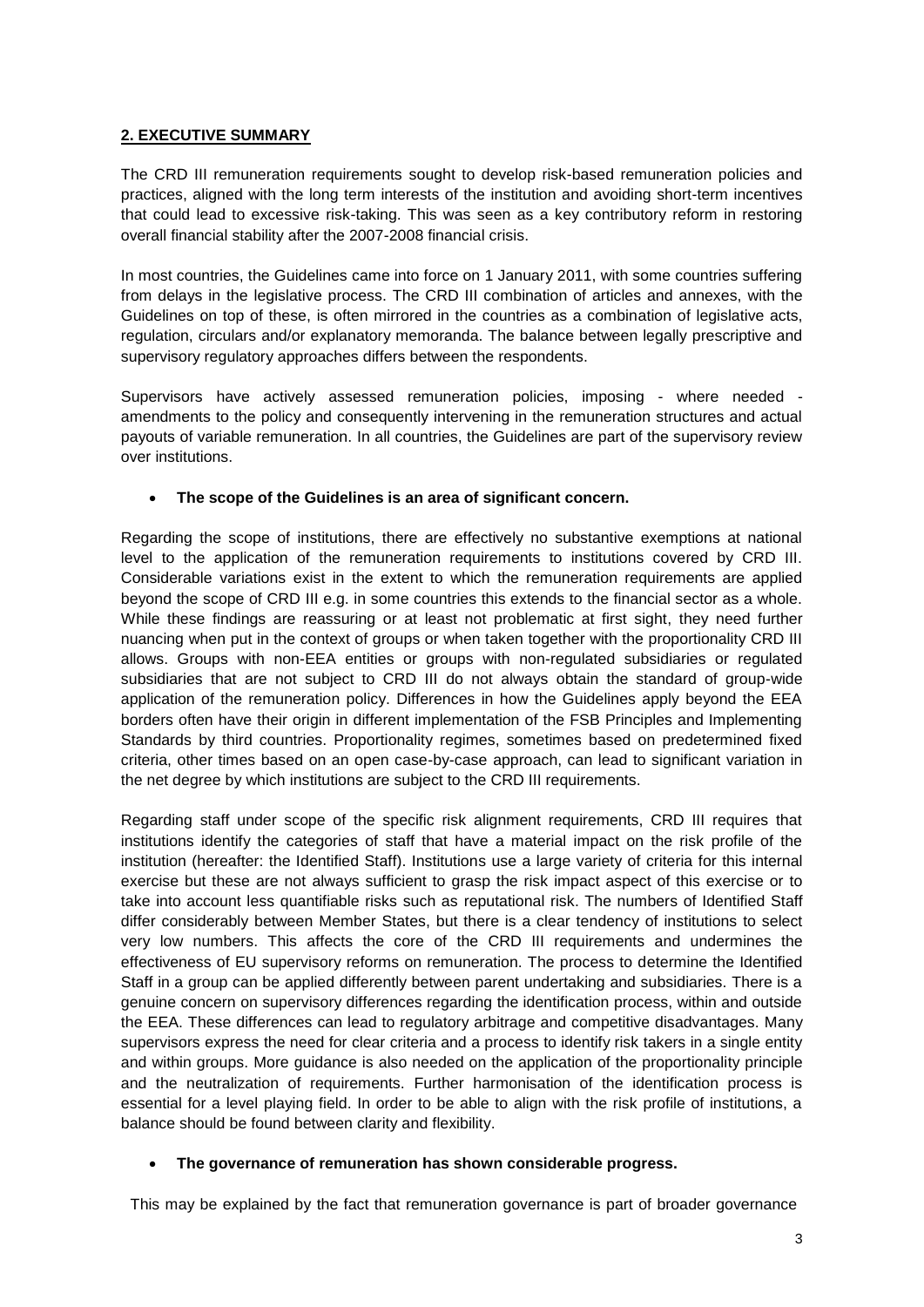reforms after the financial crisis. There is a widespread good implementation of the Guidelines with regard to the general principles on corporate governance, the role of the management body in its supervisory and management function and the setting up of a Remuneration Committee (hereafter: Rem Co). If weaknesses occur, those mainly stem from the group governance context: differences in the implementation of the Guidelines across jurisdictions often have their origin in different corporate laws and practices; another source may be the difficult balance between the coherent application of the group policy and the local responsibilities, based on local risks profiles and regulatory environment, that subsidiaries may have in the field of remuneration.

## **The risk alignment of remuneration policies and practices remain underdeveloped.**

In the first cycle of application of CRD III, it appears that too many supervisory resources often have been spent to discussions with institutions regarding the numbers of Identified Staff rather than focusing more on risk alignment principles. Hardly any supervisory guidance, additional to the Guidelines, has been developed at national level.

Changes are perceptible in risk alignment during performance measurement of employees and in the parameters used ex ante for setting bonus pools. Net profits and to a certain extent also riskadjusted performance parameters are now more in use for setting bonus pools, but much more experience needs to be gained here on the credibility of the parameters and on their simultaneous internal use for risk management purposes outside remuneration so that they can really become embedded in the organisation's risk management framework. The interaction of such risk-adjusted parameters and discretionary judgment needs more transparency and the level at which the ex ante adjustment is applied is still restricted too much to the highest levels of the organisation. Also it is particularly important to ensure that the level of variable remuneration is consistent with the need to maintain, strengthen and restore a sound capital base. . Regarding ex post risk alignment, more improvements seem to be desirable with a view to establishing sufficiently sensitive malus criteria which trigger forfeiture of deferred, i. e. unvested, variable remuneration. The malus criteria used do not always reflect the back testing character, which is inherent in the idea of a malus, with regard to the initially measured performance.

In light of the underdevelopment of risk adjustment techniques, the ratios of variable to fixed that institutions have set in their remuneration policies and that were used in this first CRD III cycle do not appear to signal a breach with practices from the past and tend to be high. The criteria by which institutions decide on the ratios in practice are not always clear.

Progress can however be observed in setting up multi-year frameworks, with deferral periods now being widespread. National requirements on the different elements of the multi-year framework (e.g. proportion being deferred, time horizon, vesting process, time span between end of accrual and vesting of deferred amount) show some minor variance or divergence from the Guidelines.

## **The use of instruments as part of variable remuneration suffers from a feasibility gap.**

CRD III introduced a requirement to pay at least 50% of the variable component of remuneration in instruments. Because the wording used for this requirement includes an "appropriate balance" of different types of instruments, there was some room for institutions to tailor this requirement to their own needs and possibilities.

In some countries, there is delay in complying with this CRD III requirement because banks have difficulties in finding suitable instruments. Listed institutions in several jurisdictions do not use common shares due to practical and dilution problems, even though based on the CRD III text there were expectations that such shares would be used by listed institutions. So-called "phantom shares plans" (equivalent non cash instruments) are more frequently used by both listed and nonlisted institutions, although their development is still subject to many open issues. The main open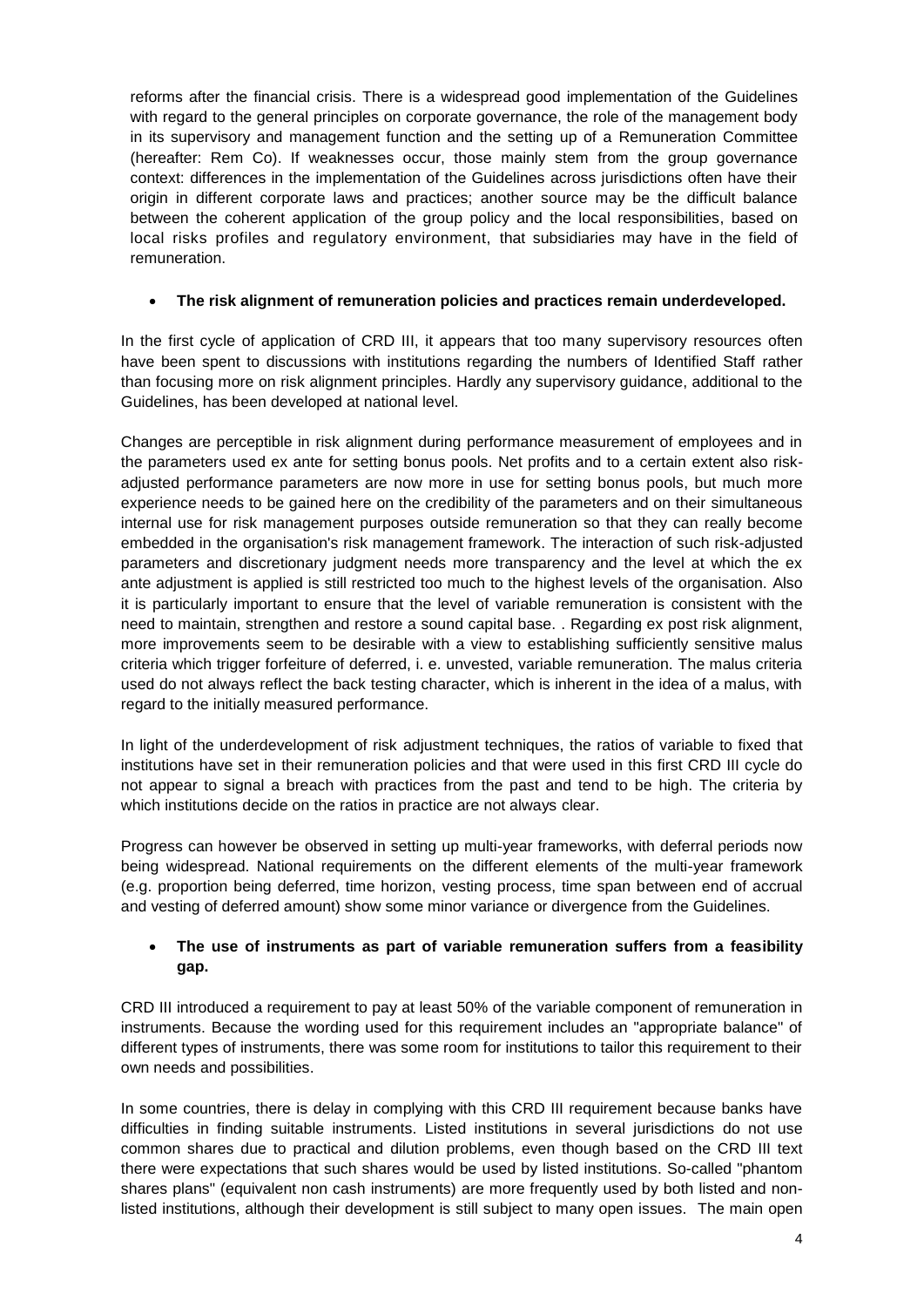issue concerns the valuation of these plans: by whom should the value be determined and what kind of method should be used to that end? Further practical experience is needed in this respect, especially to develop these instruments for non-listed companies. Still, some strong practices are emerging which may help to shape further policy.

Hybrid tier 1 instruments, part of the "appropriate balance" that CRD III envisaged, are so far in practice not used.

## **Disclosure of remuneration policies and practices deserves greater attention.**

Greater attention on disclosure of remuneration policies and practices could enhance the implementation. The tandem between public disclosure and supervisory reporting, once the EBA Guidelines 46 and Guidelines 47 on remuneration data collection exercises are implemented, should be helpful in this respect. Effective disclosure in fact allows the market's awareness on remuneration to increase. At the same time, it increases monitoring by the markets and regulators on the relation between pay, risk-taking and performance and can facilitate the emergence of best practices that address both financial stability concerns and the institutions' need for competitive pay schemes. It is therefore important to ensure an equal level of application of the disclosure requirements. Today, this is still hampered mainly by the fact that disclosure requirements relate to those categories of staff selected as Identified Staff, whose number can differ considerably between Member States, as already mentioned.

## <span id="page-4-0"></span>**3. ANALYSIS OF THE IMPLEMENTATION**

## <span id="page-4-1"></span>3.1. SCOPE

Scope issues are structured as follows: first the report discusses the institutions in scope, then the report examines how the concept of Identified Staff has been implemented. These two subsections have three parts: a general discussion and then an elaboration of how (1) the group context and (2) neutralization influence implementation. The Guidelines distinguish between proportionality between institutions and proportionality between staff, with neutralization being the most farreaching form of these types of proportionality.

#### <span id="page-4-2"></span>A. INSTITUTIONS WITHIN SCOPE

#### <span id="page-4-3"></span>General

The CRD III remuneration requirements apply to credit institutions as defined under art. 4(1) of Directive 2006/48 and investment firms as defined under Directive 2006/49/EC, which in turn refers to Directive 2004/39/EC on markets in financial instruments (MiFID) (article 4 (1)(1)). It is clear that the implementation of the remuneration requirements has ensured comprehensive coverage of these institutions. Overall, jurisdictions have in place no substantive exemptions to the application of the requirements. However there were considerable divergences in two important areas:

- The extent to which the CRD III remuneration requirements were applied to sectors not within the scope of CRD III; and
- The approach which individual markets have taken to proportionality and the degree to which the remuneration requirements may be neutralized. (In this context neutralization means the decision not to apply certain of the remuneration requirements to certain covered institutions dependent upon nationally determined criteria).

Many jurisdictions apply the remuneration requirements solely to those institutions covered by CRD III. However, some others extend the application in relatively modest ways including, for example, the utilisation of broader definitions of credit institutions or extension to settlement and clearing institutions. Some authorities, though, have chosen to apply the requirements much more widely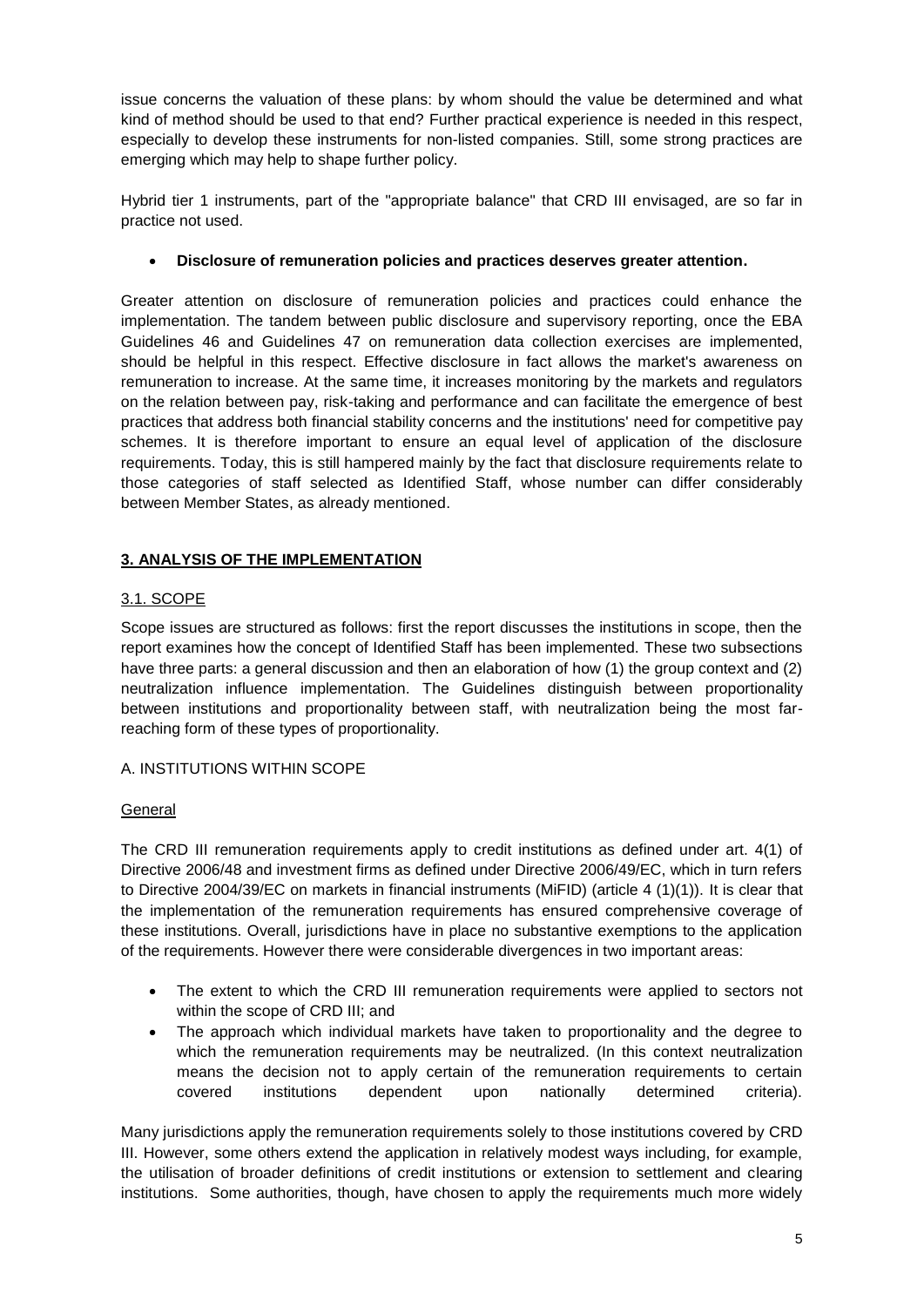including in some cases to the whole of the financial services sector or to a significant number of additional sub-sectors, for example to insurance and reinsurance companies, investment management companies and private pension funds, asset management and finance leasing firms. The key positive outcome is that the remuneration requirements are comprehensively being applied to CRD III institutions and some jurisdictions have used national discretion to apply the requirements more widely. Future EU legislation for other financial services sectors e.g. Solvency II, will lead to more harmonisation.

#### <span id="page-5-0"></span>Neutralization at the level of institutions

However, although all firms within scope are covered, there are very wide divergences across jurisdictions in the extent to which the remuneration provisions can be neutralized and the ways in which that neutralization is achieved. In a few cases there was little or no neutralization. Three jurisdictions operate tiered proportionality regimes. Whilst these have some differences in structure and detail, the proportionality regimes apply neutralization primarily in relation to the size, scope, complexity and nature of firms' businesses with the most significant firms unable to neutralize any of the provisions.

## Germany

Germany has a very heterogeneous banking market with many smaller institutions that have a conservative business model, esp. with a focus on local retail and smaller to medium corporate client business.

For this reason the Remuneration Regulation for Institutions (Instituts-Vergütungsverordnung, in short InstitutsVergV) makes a distinction between general requirements applying to all institutions and all employees (sections 3, 4 and 7 InstitutsVergV), and additional more demanding requirements (sections 5, 6 and 8 InstitutsVergV) that are relevant for "major institutions" and the remuneration schemes of their management board and identified staff. Institutions that are not "major" may neutralize the following requirements listed in Annex 2 of the Guidelines ("major institutions" cannot neutralize the following requirements):

- (g) on performance criteria,
- (h) on the multi-year framework, except for the management body of every institution,
- (o) on instruments,
- (p) on deferral,
- (q) on risk adjustments,
- (r) on pension policy as "discretionary pension benefits" play no role in the German institutions
- the establishment of a Rem Co.

The general requirements of the InstitutsVergV (sections 3, 4 and 7) implement all other requirements listed in Annex 2 of the Guidelines (including Annex 2 (l) on the ratio variable/fix). Qualification as a "major institution" depends on total assets and a risk analysis which the institution is required to perform itself. This risk analysis is relevant for all institutions whose total assets on the respective balance sheet dates for the last three completed financial years reached or exceeded an average of €10 billion. The risk analysis shall take particular account of the institution's size, its remuneration structure and the nature, scope, complexity, risk content and international scale of the business activities conducted. In this regard, particular significance will be attached to an institution's business activities. Institutions with total assets of at least €40 billion are generally considered to be "major". Institutions with total assets under €10 billion are not considered to be "major" unless these institutions deem themselves to be major.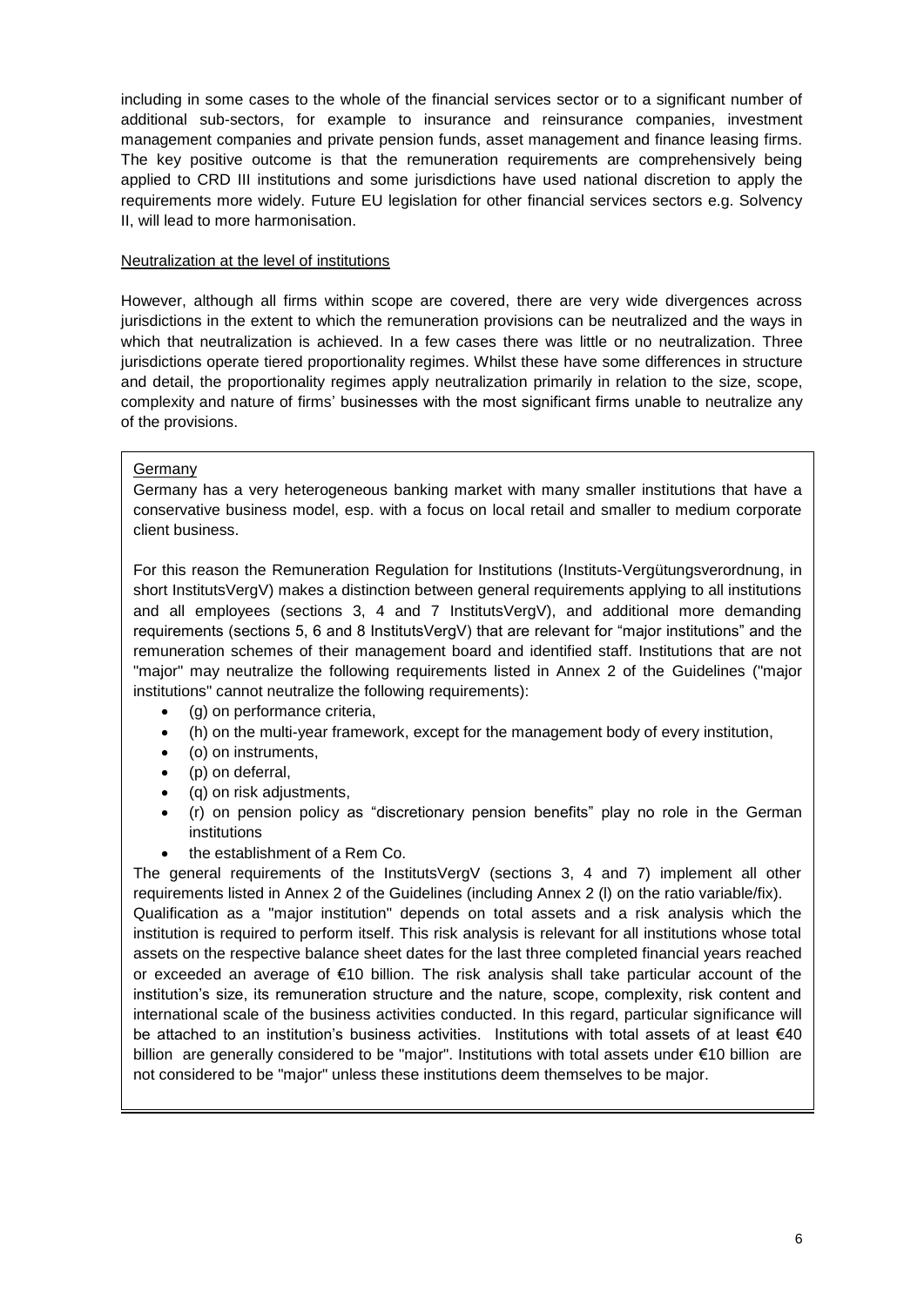#### Italy

Italy operates a proportionality regime based on three categories of institutions:

- (a) 'major' banking groups with total consolidated assets of over €40 billion are required to adopt all the general and stricter requirements of the CRD III and the Guidelines;
- (b) 'medium' banks and banking groups with total consolidated assets between €3.5 and €40 billion are required to apply all the general requirements and may consider not to apply the stricter requirements on a case by case basis;
- (c) 'minor' banks with total consolidated assets lower than  $\epsilon$ 3.5 billion are required to comply with the general requirements but not with the stricter provisions.

Stricter requirements are: (i) the payment of at least 50% of variable remuneration in shares/other financial instruments; (ii) the deferral of at least 40% to 60% of the variable remuneration for at least 3 to 5 years; (iii) the appointment of a Rem Co. All the other CRD III provisions have to be intended as "general requirements".

As a result of such proportionate approach, all Italian institutions must therefore comply with all the CRD III provisions and the Guidelines. Medium and minor institutions might neutralize only the stricter requirements. A Rem Co shall be however appointed in all listed institutions regardless of size.

## The UK

The UK operates a four tiered proportionality regime:

- (a) Tier One: banks and building societies with capital resources over £1 billion, investment firms with capital resources over £750 million and third country firms with total branch assets over £25 billion. These firms are subject to all the CRD III remuneration provisions although some third country firms may not need to establish a Rem Co. These firms are subject to annual review.
- (b) Tier Two: banks and building societies with capital resources between £100 million and £1 billion, investment firms with capital resources between £100 million and £750 million and third country firms with total branch assets between £2 billion and £25 billion. These firms are subject to all the CRD III remuneration provisions although some third country firms may not need to establish a Rem Co.
- (c) Tier Three: banks, building societies and investment firms that do not fall within tiers one or two and all third country firms not within tiers one, two or four. These firms do not have to apply the more stringent CRD III provisions.
- (d) Tier Four: all limited licence and limited activity firms. These firms do not have to apply the more stringent CRD III provisions.
- N.B. in the case of groups, each firm in the group falls into the same proportionality tier as the highest tiered entity. However individual firms in a group can apply to be retiered e.g. into the tier it would have been placed had it been operating as a solo firm.

Some other jurisdictions are prepared to consider applications for neutralization on a case by case basis. Others apply neutralization of some of the remuneration requirements to firms below a certain size, usually related to asset value. In a number of jurisdictions, if firms fall below certain criteria, in particular in relation to the size and complexity of the institution, the need to establish a Rem Co is neutralized.

This demonstrates clearly that individual jurisdictions have taken the opportunity of the flexibility available to them through CRD III and the CEBS Guidelines to apply proportionality and the scope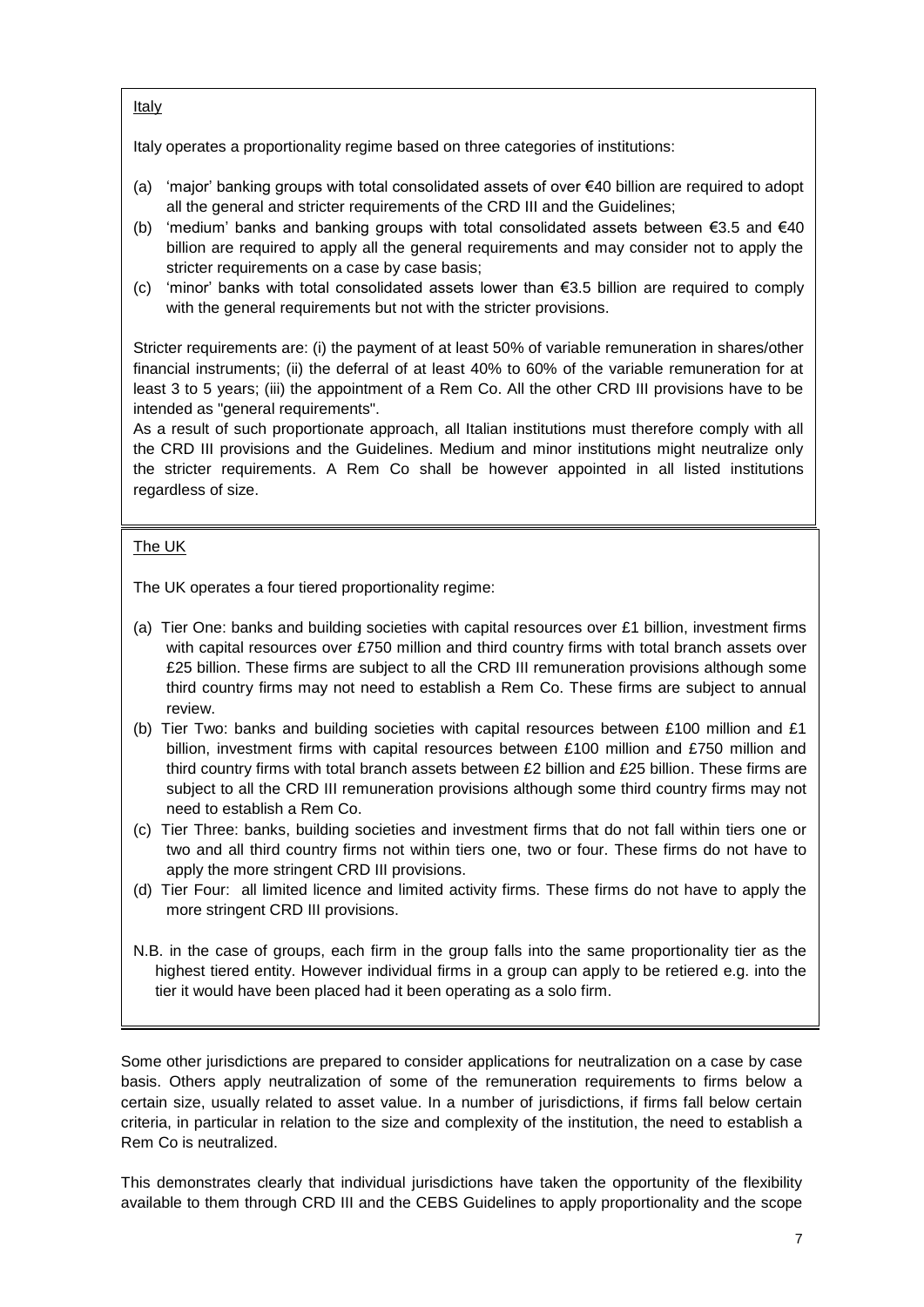for neutralization in very different ways, including in some cases only minimal neutralization. This diversity may be related to the difference in size and complexity of national sectors. However some relatively large markets have chosen not to apply substantive neutralization. Although all jurisdictions appear to be fully compliant with the legislation and guidelines, the scope for flexibility of application has undoubtedly created outcomes whereby firms of comparable size could be treated differently for neutralization purposes depending on the jurisdiction within which they are based including the need to meet less or more onerous requirements. There is thus scope for divergence related to the application of the proportionality principle. Given the differences in the size and complexity of individual markets, a flexible approach to neutralization is desirable although this should be balanced against the possible scope, albeit modest, for regulatory arbitrage.

#### <span id="page-7-0"></span>Group context

In the case of groups, the remuneration requirements are generally implemented worldwide and in relation to all regulated and non-regulated subsidiaries. The responses received reveal that national regulations in all countries completely reflect the minimum requirements of the Guidelines with regard to the application of remuneration policies on a consolidated basis<sup>1</sup>. In many jurisdictions, the group Rem Co has a role in ensuring that remuneration provisions are applied at both group and subsidiary level.

In practice, the balance between the requirement of the parent company to have the group remuneration policy applied coherently and the requirement of subsidiaries to take into account local responsibilities, based on local risk profile and regulatory environment, proves to be difficult to obtain. Some supervisors faced practices where the parent company determined group wide policies which did not sufficiently respect the subsidiary's local responsibilities. Divergences occurred in the extent to which national regulations might take into account local non-EEA regulations (since within the EU there is a harmonised framework), practices or culture. In certain cases local regulations prevailed or were taken into account but in one case only if local regulation was tighter than national regulation. In those circumstances local requirements took precedence. In certain other jurisdictions home regulation automatically applied regardless of where the business was carried out. Sometimes institutions use (the absence of) local non-EEA regulations, practices or culture as an argument to implement less stringent remuneration policies in relation to activity in those third country markets. A supervisory response noted in that case was to bring activity in those markets at least within scope of the group policy, to ensure transparency towards and oversight by the management body.

There are similarly differences in the application of proportionality principles ranging from the full application of home country proportionality regimes to application on a case by case basis to no scope for proportionality. There is thus the potential here for Member States to operate different regimes for their institutions in the same third country markets. The possible impact of this would be greatest where local jurisdictions operated markedly less restrictive remuneration regimes than those applicable in the EEA.

#### <span id="page-7-1"></span>B. STAFF WITHIN SCOPE

#### <span id="page-7-2"></span>**General**

-

CRD III requires that institutions identify the categories of staff that have a material impact on the risk profile of the institution. The scope of the Identified Staff determines the scope of the specific risk alignment requirements.<sup>2</sup> Therefore the identification of staff is the essential starting point for

<sup>1</sup> The principles shall be applied by credit institutions at group, parent company and subsidiary levels, <sup>2</sup> The Guidelines make a distinction between institution-wide application of most of the remuneration requirements and the application of some of the more specific risk alignment requirements to only the Identified Staff.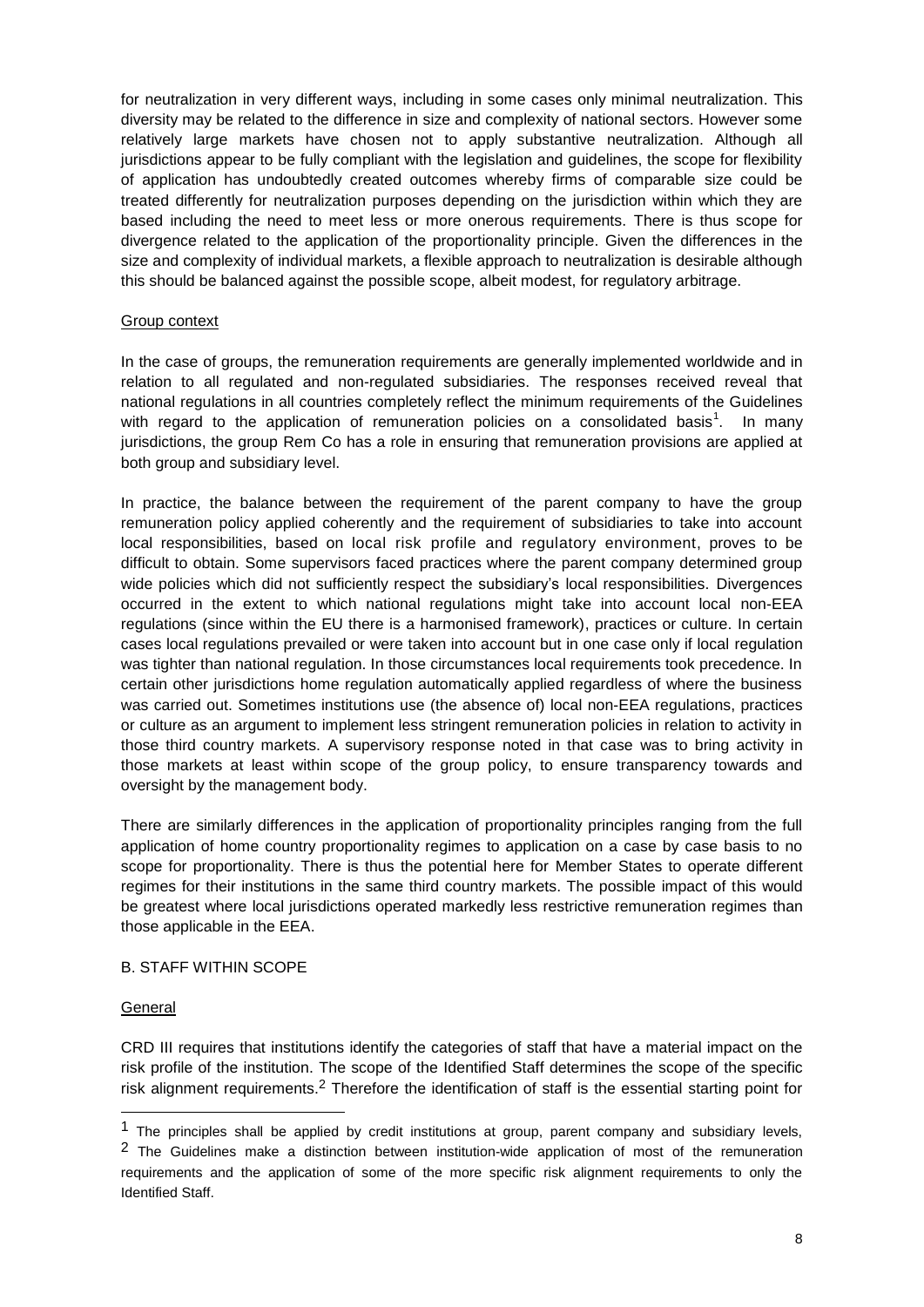the effective management of risks. It is clear from the implementation report that the selection of Identified Staff has been the most important subject of discussion between institutions and supervisors. Because of the impact on the scope of the remuneration policies and on the competition between institutions, discussions between supervisors and institutions 'stuck' at this phase of the implementation of sound remuneration policies. The differentiation in the number of Identified Staff hinders the creation of a level playing field.

#### *Institutional practices*

CRD III and the CEBS Guidelines state the categories of staff which should be selected. The CEBS Guidelines provide some guidance on the selection of Identified Staff. However, it is clear from the implementation report that more guidance is needed. Varying practices lead to differences in the criteria used to identify staff and in the number of Identified Staff within jurisdictions and internationally. Those differences can lead to regulatory arbitrage and competitive disadvantages. The result is that institutions have tended to select low numbers of Identified Staff, which is contrary to the objective of managing effectively risks resulting from remuneration policies and practices.

Institutions use different processes to select Identified Staff. Some institutions first identify the relevant types of activity and then select the Identified Staff within these activities. Others base their selection on a risk analysis. Within the different categories of Identified Staff, mentioned in CRD III and the Guidelines, the category 'other risk takers' has proved to be the most challenging.

The implementation report also provides some information on the selection criteria. Institutions use a variety of criteria to select the 'other risk takers'; often more than one. The criteria are quantitative as well as qualitative. The good practices identified in the implementation report are mainly quantitative metrics which are based on responsibilities or are linked to the risk impact of the employee's activity. Examples which were mentioned are: credit competence; trading limits; bounded economic capital on business unit level; Value at Risk, Risk Weighted Assets-, revenueor Profit&Loss impact; risk capital, total remuneration, ratio fixed to variable remuneration, and various thresholds (threshold above which staff are allowed to operate; amounts of revenue; assets under management). Qualitative criteria which are used by the institutions are the seniority of staff; hierarchy in the institution; type of responsibility of staff members; type of activity; and employee rating. Most of these criteria are applied at individual level. In one jurisdiction institutions are required to use also criteria at institutional level (see example below in box).

The implementation report also provides information per jurisdiction on the percentage of the total number of employees which institutions have selected as Identified Staff. These percentages should be treated with some care, because they are not always comparable. One reason for this is the different sizes of institutions. Although the absolute number of Identified Staff of a big institution will usually be higher than the number of a small institution, the percentage of the total number of staff can be lower. Also national regulation on proportionality or proportionality practices may impact the percentage of Identified Staff.

Nevertheless, the clear conclusion can been drawn that the numbers of Identified Staff which institutions have selected vary considerably per jurisdiction. This conclusion applies to all three categories of banks on which the Implementation report requested data: 'all institutions', 'investment banks', and 'retail banks'. For example, in the category 'all institutions' there are 6 jurisdictions with an average Identified Staff < 1% of total number of employees; in 5 jurisdictions the average Identified Staff is between 1-5 %; in 3 jurisdictions the average is between 5-10 %; and in 2 jurisdictions the average is more than 10%. Institutions tend to identify lower numbers of Identified Staff, especially the bigger institutions. In the view of supervisors this is inadequate for effective risk management.

Five supervisors have provided information on investment banks. Although one would expect investment banks consistently to have a higher percentage of Identified Staff than retail banks due to the higher risk profile, this is not the case in practice. In three jurisdictions investment banks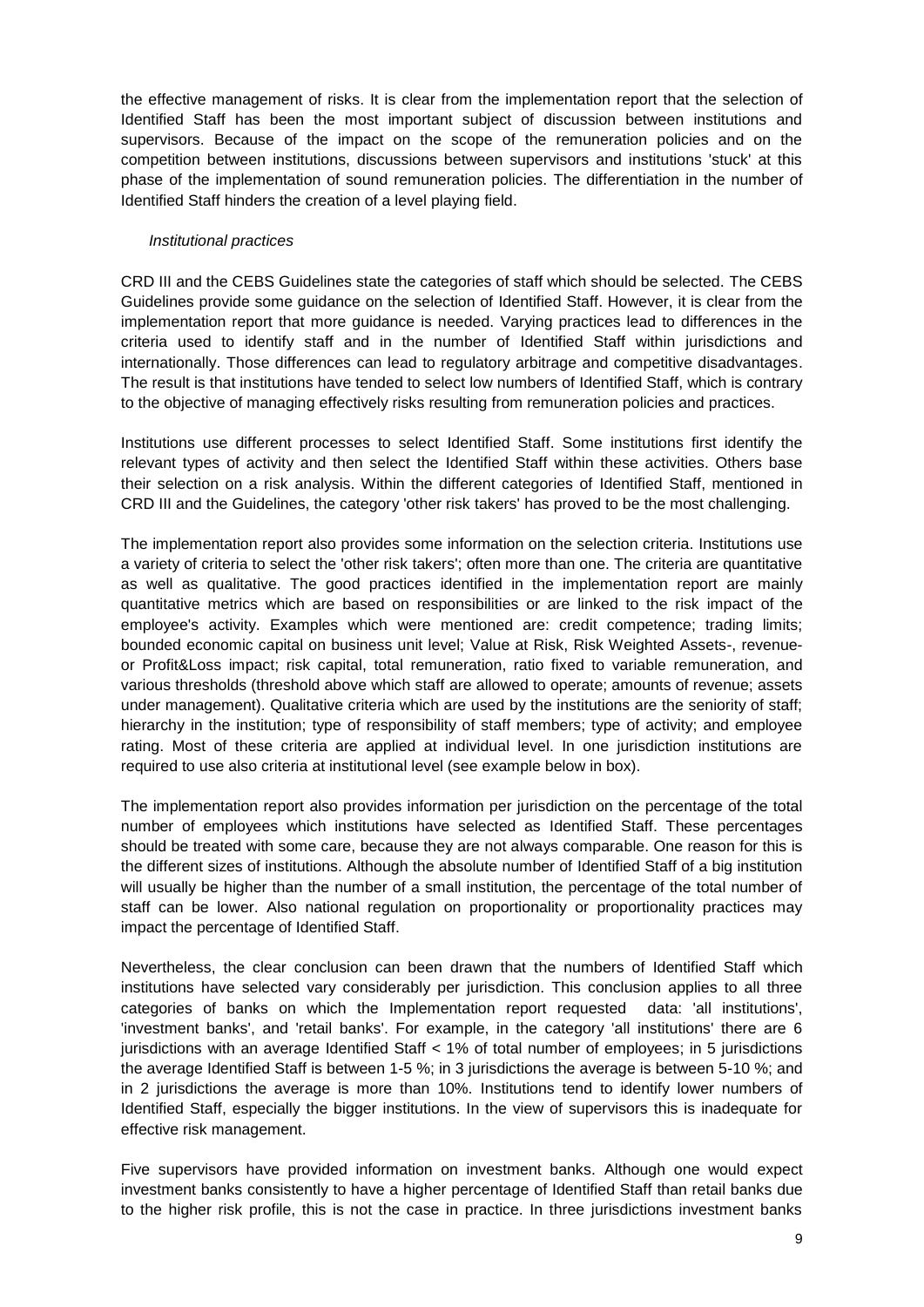have a higher percentage of Identified Staff than retail banks. However, in the other two jurisdictions the investment banks have a lower percentage.

In the majority of jurisdictions the management body is involved in the identification process. Often the board has the responsibility to set the criteria for the selection of Identified Staff. In a few jurisdictions the supervisory board has a role. More often the Rem Co is involved, but its responsibilities vary between jurisdictions.

Among the control functions, the human resources function is the most commonly involved in the identification process. The risk management function is clearly less often involved, although the aim of sound remuneration policies is the management of risks. The compliance function and the audit function appear to have only a minor role in the identification process.

#### *Supervisory practices and guidance*

Almost all supervisors have indicated that they apply the institution-wide rules of CRD III<sup>3</sup> and that the regulation covers all staff. In three jurisdictions, the regulations apply to a wider group of people, such as consultants, intermediaries<sup>4</sup>, and persons to whom the institution has outsourced certain activities. The aim of covering this wider group is to avoid circumvention of the regulation. Almost all jurisdictions indicated that every institution covered by CRD has to select Identified staff.

The determination of Identified Staff (especially in the category 'other risk takers', at lower level of the hierarchy) proves to be difficult, because a process and clear criteria are lacking. One supervisor has developed further guidance on 'material impact'. Other supervisors have published guidance on the functions which should be appointed as Identified Staff and on the category 'remuneration bracket'.

1

<sup>3</sup> See annex 2 of the Guidelines.

<sup>4</sup> CBFA Remuneration Circular of 14 February 2011: intermediaries are outside the scope of the remuneration provisions.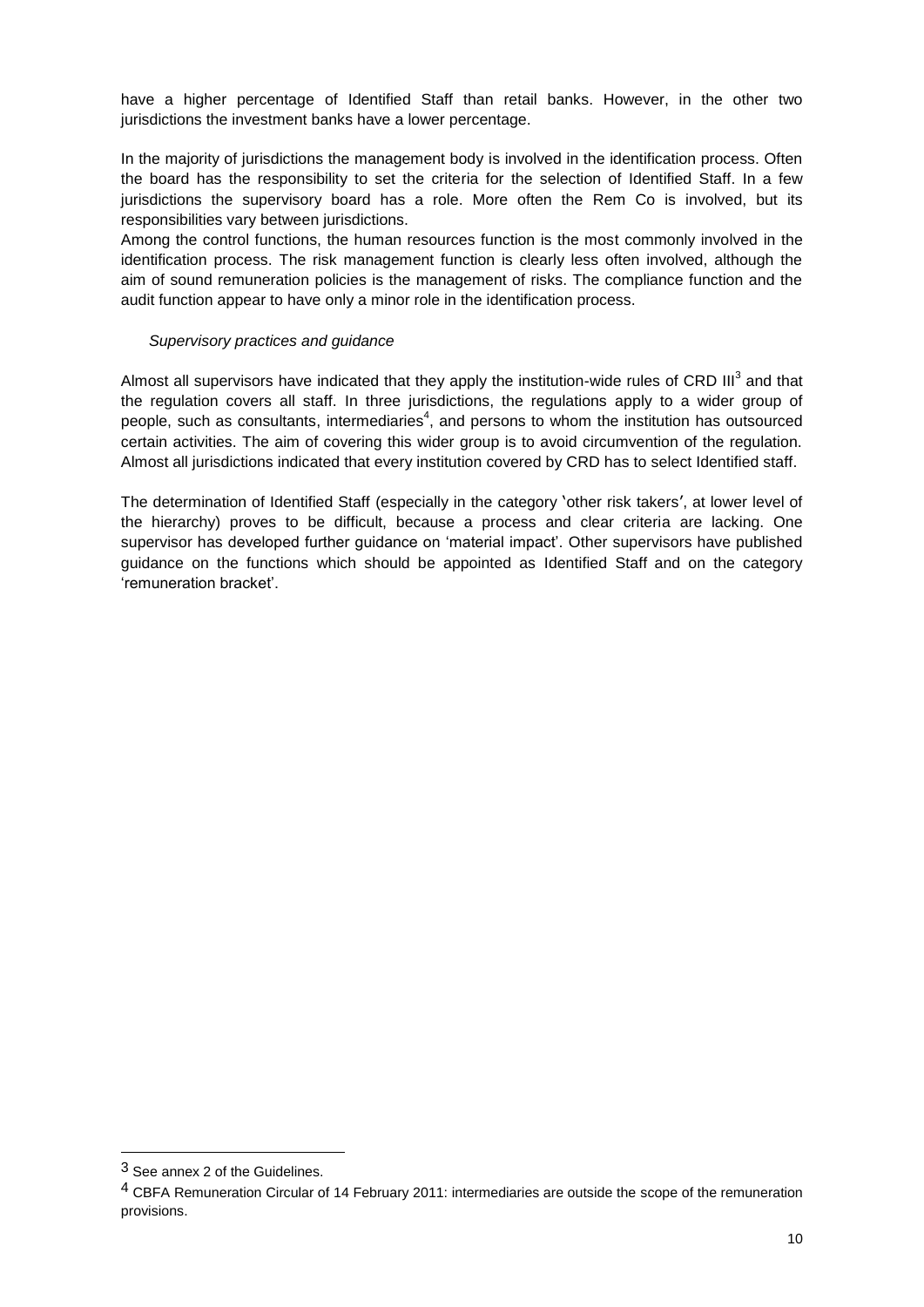## The Netherlands

The Dutch supervisor has published a Q&A concerning Identified staff. With regard to the category "other risk takers"' the Dutch Q&A gives criteria related to the most common financial risks. Depending on a bank's or investment firm's business, the relative importance of risk types may vary. It is up to the firm to demonstrate which are most important. For banks that engage in (mortgage) lending, credit risk may generally be expected to be among the principal risk types. Where a firm (also) does significant business in the wholesale or financial markets, market risk will be a prominent financial risk. For most banks, funding and liquidity risk will also be of importance. Where credit, market, capital and liquidity risk are concerned, the Dutch supervisor regards a (non-additive) combination of three criteria as a starting point for gauging the materiality of staff activities.

| Risk type                  | Criteria                        |
|----------------------------|---------------------------------|
| Credit risk                | > 1% RWA                        |
| Market risk                | > 1% RWA and > 1% P&L           |
| Funding and liquidity risk | > 1% RWA and > 1% Balance sheet |
|                            |                                 |

Taken individually, every one of these tests have their limitations (e.g.: trading business is relatively immaterial in capital terms; taking capital as the sole criterion will provide inconclusive evidence). Thus a combination of all three tests provides the fullest overview of 'material activities'. Note that the test results are non-additive. Where a test score 'sticks out', the associated activity is assumed to materially affect the firm's risk profile. Next, relevant staff members may be identified within the scope of the selected activities. Functions which have a material influence on the risk profile are not limited to management functions (hierarchical positions), but also contain operational and controlling functions. With regard to nonfinancial risks (e.g. reputation, legal, or IT risks) the Dutch Q&A states that it is difficult to lay down a single or a small number of quantitative measures. Therefore, institutions should primarily select staff responsible for decisions with strong impact on a firm's operational risk profile.

## Denmark

The Danish order on remuneration includes the following criteria on which persons should be appointed as identified staff: 1) the management of the part of the institution that deals with or approves financial instruments, 2) the management of the part of the institution that invests the institution's own book, 3) employees in the part of the institution as mentioned in 1 and 2 who via financial instruments can take a material risk on behalf of the institution on the institutions own book (proprietary trading), 4) the management of the actuary function and the reassurance function who can take a material risk on behalf of the institution on the institution's own book, 5) managers of the part of the institution who control compliance of thresholds for risk taking, and 6) other employees that can cause the institution a material credit risk.

## The UK

The UK FSA Handbook states that the first three categories of Identified Staff ("Code staff" in the Handbook) (senior management, risk takers and staff engaged in control functions) should include persons who perform a significant influence function for the firm, or is a senior manager; individuals holding key positions, including heads of significant business lines and support and control functions; and other risk takers, which firms may identify through setting their own metrics.

Many supervisors express the need for clear criteria and a process to select Identified Staff in a single entity and within groups. Further harmonisation of the identification process is essential for a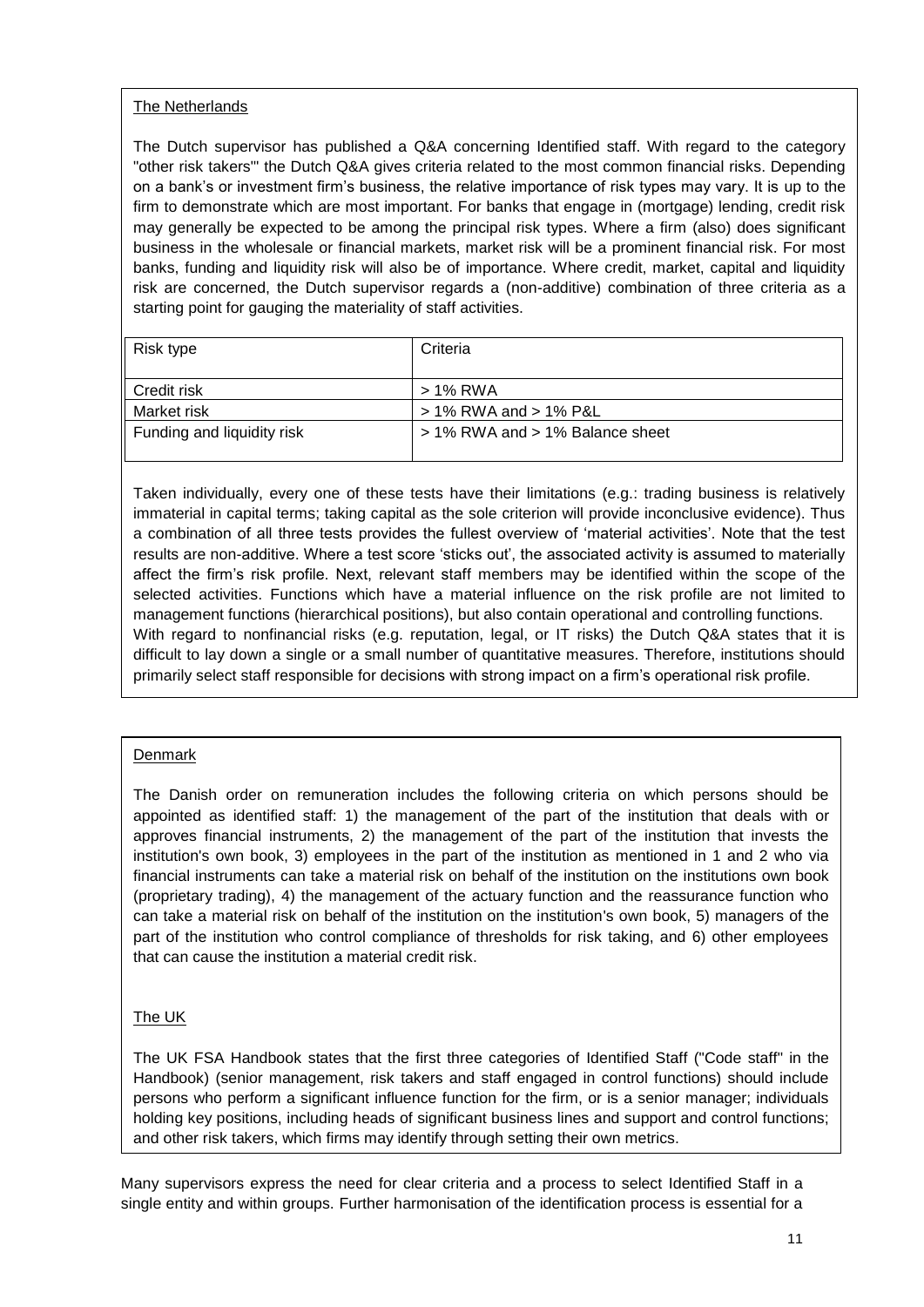level playing field to operate. In view of this it is also suggested to set appropriate quantitative and qualitative criteria for the number of Identified Staff. In order to be able to align with the risk profile of institutions, a balance should be found between clarity and flexibility.

Specific issues on which more guidance is needed are:

(i) the definition of the term 'material', with regard to activities/subsidiaries/business lines as well as to 'other risk takers'. Without a better definition, institutions interpret functions (such as CFO and control functions) differently.

(ii) the material impact of operating staff. This proves to be more difficult to determine than staff in hierarchical positions.

(iii) the relevant level in the organisation. Some supervisors mention that it is not clear how far down in the organisation institutions have to select Identified Staff. Although low in hierarchy, certain activities of staff in lower positions can have an impact on the risk profile.

(iv) the measurement of reputational risk and other not-easy-to-measure-risks when assessing the impact on the risk profile.

(v) determination of the category of 'risk takers who have collectively impact on the risk profile'. Clear criteria for the identification of this category are lacking.

(vi) the identification of Identified Staff within a group. Especially there are questions about the level within subsidiaries at which staff have to be identified (e.g. only the highest control function in a subsidiary or also the level below), and whether a further difference should be made between regulated and non-regulated subsidiaries.

(vii) the application of the proportionality principle and the neutralization of requirements. Diverging regulation or supervisory guidance on this point could have impact on the level playing field.

#### <span id="page-11-0"></span>Neutralization at the level of Identified Staff

Annex 2 of the CEBS Guidelines provides a table which shows the applicability and the possibility of neutralization of requirements for Identified Staff. In three jurisdictions neutralization is not possible. In all other jurisdictions neutralization is allowed for the requirements (o), (p) and (q): pay out in financial instruments (combined with retention) and deferral (including ex post adjustment). In a few jurisdictions institutions have made use of this.

Reasons given for the neutralization of the requirements are: the business model in combination with the total (limited) number of employees; low ratio variable to fixed remuneration; the size of the group of persons which has collectively material impact; maximum threshold of total variable remuneration; the relative level of seniority of staff members; the size of the possible obligation entered into on behalf of the institution.

#### <span id="page-11-1"></span>Group context

The process of identifying material risk takers can be done at group and subsidiary level in an integrated way (where the definition of Identified Staff or the group wide method to select Identified Staff is done at the parent company level and the subsidiaries comply with that group wide policy). In that case the result of this process to determine Identified Staff could be different for an institution that is part of a group compared to a stand alone institution. From the implementation report it appears that in the integrated approach the subsidiaries identify in some cases only their directors and not "other risk takers". Some regulators in host capacity apply criteria to identify material risk takers that take into account the significance of subsidiaries in terms of local market share.

The selection process in a group can also be done at an individual level, which paradoxically may lead to the identification of a higher number of employees than if done at group level in an integrated way.

As raised previously in the report, there is a big variety of criteria among institutions in different countries to identify material risk takers, especially at the lower level of the hierarchy. The Dutch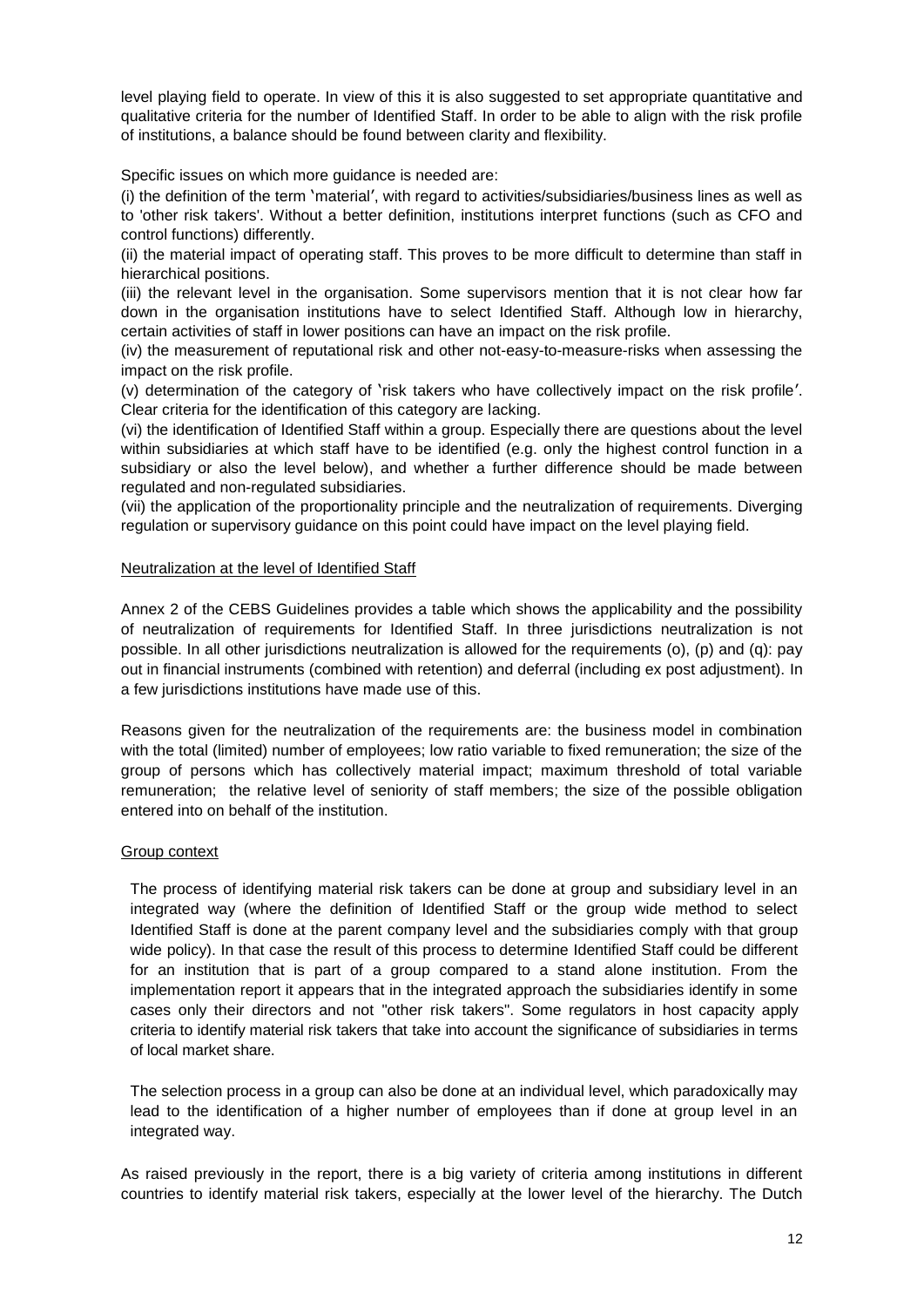Q&A on Identified Staff (see box above) includes examples of functions within subsidiaries which should be included in the Identified Staff, e.g. the highest position of control functions and the level below .

## <span id="page-12-0"></span>3.2. GOVERNANCE

-

Much progress has been made in the field of governance of remuneration. Both institutions and supervisors have increased their awareness in this respect and have taken concrete actions to strengthen the governance arrangements. This may be explained by the fact that governance of remuneration is part of broader governance reforms undertaken after the financial crisis. The degree of compliance of national regulations with the Guidelines is therefore high. However, while many countries have proved themselves to be fully compliant from a regulatory point of view, many have pointed out that more time is still needed to complete an exhaustive assessment of good and bad practices. In a few circumstances, institutions claimed that the regulations were too recent to be fully and properly implemented.

The Guidelines on corporate governance have been generally well implemented, in particular in respect of: the role and compensation of the management body in its supervisory and management functions<sup>5</sup>; the setting up, role and composition of the Rem Co and the definition, role and composition of the control functions<sup>6</sup>. However, problems still persist in few limited areas; in these cases, supervisors have often expressly required institutions to rectify the practices and noncompliance (i.e. institutions have been asked to limit the role of the CEO, improve the formalisation and functioning of all the reporting lines, ensure adequate discussion among all corporate bodies etc.).

The effective involvement of the control functions in the design, oversight and review of the overall remuneration policy is of paramount importance in order to achieve the prudential goals of CRD III and the Guidelines<sup>7</sup>; nonetheless in many countries neither direct contact of the control functions with the bodies responsible for the design and approval of the compensation policy, nor access to the information needed to fully participate in the decision-making process seem to be guaranteed.

There is room for further regulatory convergence across EU jurisdictions on some detailed aspect of the governance Guidelines. However, some other differences can not be removed, as they stem from national corporate governance legislative frameworks (e.g. some specificities may derive from the different allocation of roles and responsibilities within the management and supervisory boards) 8.

Despite significant progress, many countries raised specific concerns with regard to group-wide remuneration policies and the structural relationship between the parent company and its subsidiaries (from a governance point of view). This increases diversity across Member States. The most frequent concerns mentioned are: the identification of the Identified Staff (see above in section 3.1.B - group context); clear documentation of the remuneration decision making process and the relationship between the subsidiaries and their parent company in that respect; the timely allocation of bonus pools at the subsidiary levels; too little or only an unbalanced interaction between the control functions (compliance, internal audit, HR) at parent and subsidiary level.

<sup>5</sup> Some countries have also required non-executive staff members performing supervisory functions to be compensated only with fixed remuneration; according to the Guidelines para. 47, this is a best practice that helps in properly addressing potential conflicts of interests.

<sup>&</sup>lt;sup>6</sup> In few countries human resources are not yet considered as control functions for the purposes of the CRD III and EBA Guidelines (see Guidelines para. 57, footnote no. 22).

 $<sup>7</sup>$  In some Member States also the shareholders meeting is involved and is required to set the remuneration of</sup> the board members and/or to approve the overall remuneration system (see Guidelines para. 48).

 $8$  E.g. the board where the Rem Co is appointed, the function in charge of the definition of the overall remuneration policies, etc.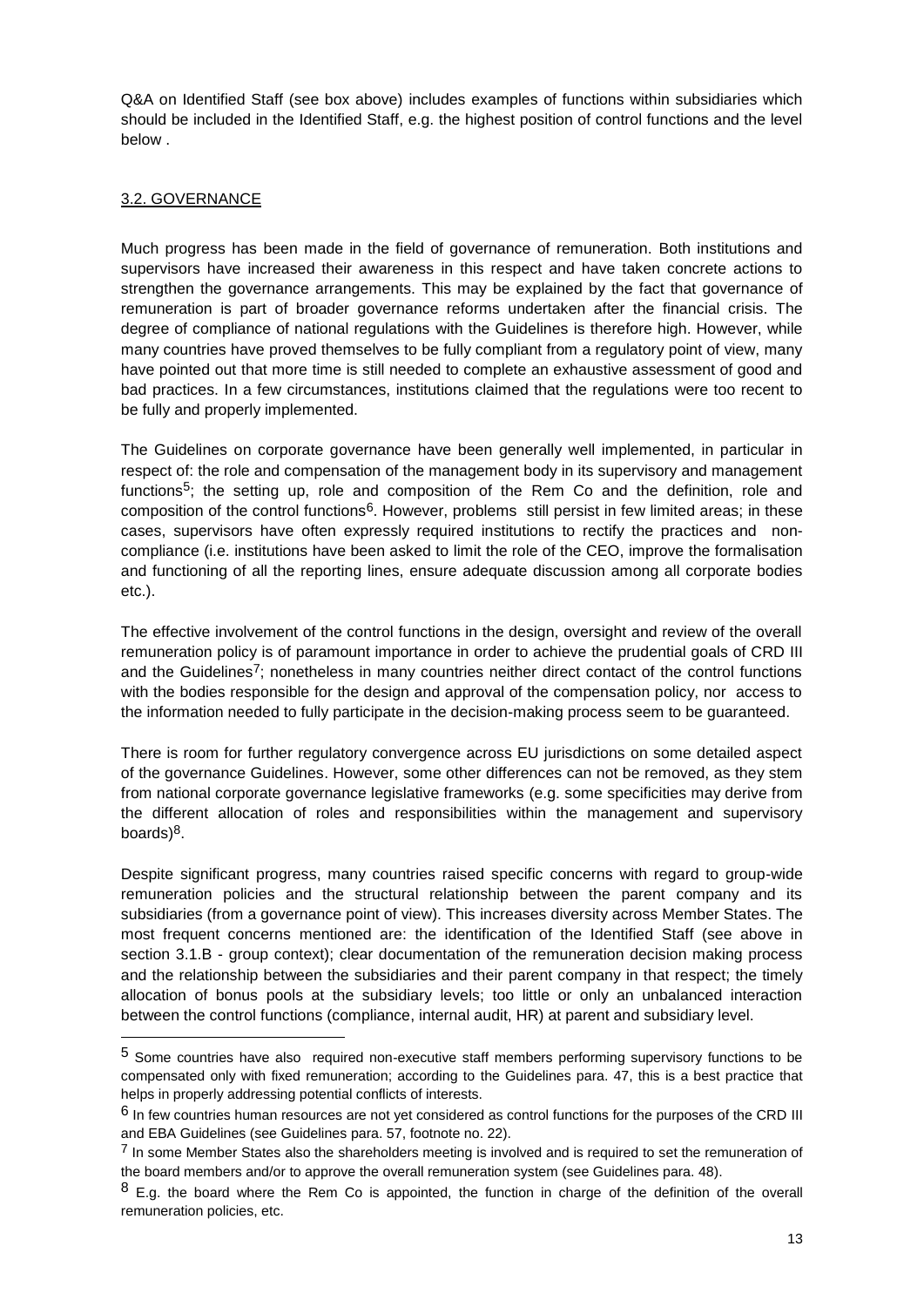There are good practices that may help in solving problems arising in the field of the group context. For example: 1) the human resources function at the subsidiary level receives a yearly local inspection of its remuneration policy performed by group control functions; 2) the internal audit function of the parent company reports to the home supervisory authority about the remuneration policy of the whole group; 3) a clear documentation on which local specificities (activities and risks of a subsidiary, local regulatory environment etc.) apply and how they are integrated in the group policy.

Besides encouraging these good practices, some supervisors have also required from parent institutions to provide them detailed data and information on the compensation schemes adopted at the subsidiary levels. Another good evolution is that cooperation and coordination initiatives amongst supervisory authorities have been activated, to ensure the effective compliance with regulation in cross-border groups.

#### France

French supervisors have required main banking institutions to report several months in advance their forecasting on the global pool of compensation that their business units and subsidiaries will submit to their control and supervisory functions. This practice has provided the French supervisor with both information and tools for 1. ensuring institutions' ability to comply in real time with the requirement that compensation pools are effectively aligned with institutions' risk profile and results; 2. testing the time needed for supervisory and control functions to perform in a group context an assessment of the amount and computation modalities of compensation pools which are submitted by management functions.

#### <span id="page-13-0"></span>3.3. RISK ALIGNMENT: UNDERDEVELOPED TECHNIQUES

The need for risk aligned variable remuneration was a core issue raised in the wake of the financial crisis.9 However, institutions and supervisors also had to focus on more supporting but important questions related to this risk alignment, such as the scope of remuneration requirements on institutions and staff. Therefore the issue of the actual risk alignment itself has to be given considerably more attention by institutions and supervisors. In this context, it is also important thatvariable remuneration is reduced where necessary to maintain, strengthen and restore a sound capital base<sup>10</sup>.

#### <span id="page-13-1"></span>A. OVERALL RISK ALIGNMENT

-

Risk alignment of variable remuneration has many different aspects that are reflected in CRD III and the Guidelines. The idea of risk alignment is embodied in several requirements like the alignment of remuneration systems with the institutions' strategies, the prohibition of guaranteed bonuses, personal hedging strategies and golden parachutes, the implementation of minimum ratios fixed to variable remuneration, the limits to the variable compensation when inconsistent with

<sup>9</sup> Financial Stability Forum, "Report of the Financial Stability Forum on Enhancing Market and Institutional Resilience" of 07.04.2008, p. 20.

<sup>&</sup>lt;sup>10</sup> See also "EBA Recommendation on the creation and supervisory oversight of temporary capital buffers to restore market confidence" of 08.12.2011, pp. 5 and 14.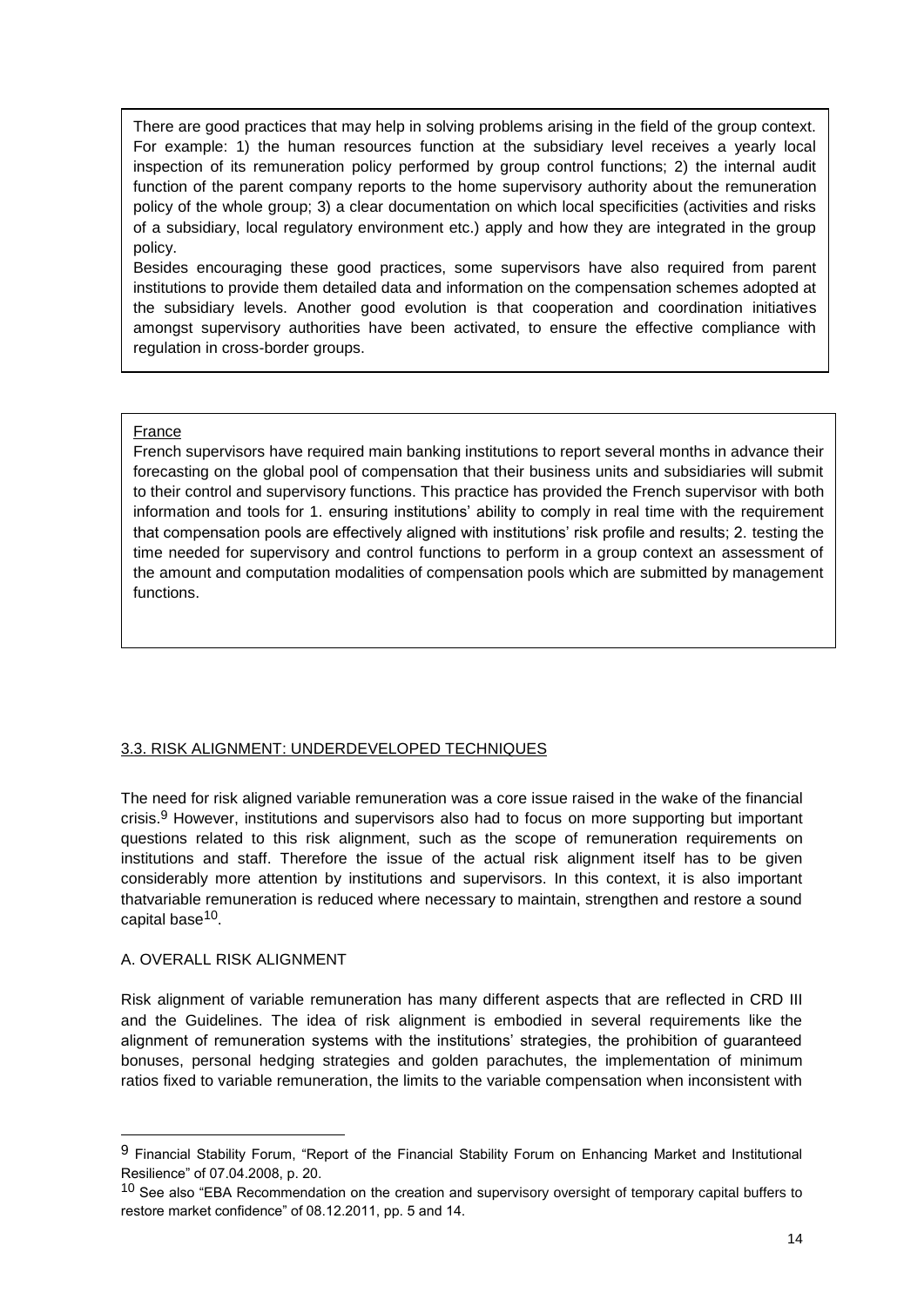a sound capital base as well as the use of risk adjusted performance parameters in the accrual period and of deferred variable remuneration with malus or clawback arrangements.

Most of the reporting Member States stated that the national provisions with regard to risk alignment of the variable remuneration show no identifiable differences to the Guidelines. Often Member States keep the national provisions on a more abstract and compacted level than the Guidelines. Nevertheless the Guidelines are at least used for interpretation and are sometimes even directly referred to. Some Member States seem to accentuate certain aspects with regard to risk alignment in their regulation and their supervisory practices. In some Member States the supervisory practice or regulation reached more prescriptive outcomes with regard to the scope or the maximum ratios of variable to fixed remuneration.

#### <span id="page-14-0"></span>Alignment with strategies

Institutions' remuneration system and especially the variable part of the remuneration influence employees' behaviour with regard to (inappropriate) risk taking. Thus remuneration systems – intentionally or not – also serve as a management tool. As such remuneration systems could be aligned with institutions' business and risk strategies as well as in the risk management system. The link between strategies and especially between risk strategies and the remuneration system is not always well developed or documented. In some cases this may also have to do with underdeveloped business and risk strategies that make it difficult to derive operational objectives from these strategies. Also remuneration systems are not always sufficiently embedded in the strategy planning, transposition, assessment and modification process. Thus, performance parameters used for risk management purposes are still underrepresented in remuneration systems.

A good practice is to link the remuneration-related processes to the institutions' business and risk strategy process. This ensures that the remuneration system is aligned with the strategies and the operational objectives derived from these strategies. Furthermore those functions that are in charge of the strategy process including the risk management function should formally be involved in the process of development, implementation and modification of a remuneration system especially with a view to the objectives set out at the different levels of an institution's remuneration system.

#### <span id="page-14-1"></span>**Prohibitions**

CRD III and the Guidelines disallow guaranteed bonuses (except when hiring new staff and limited to the first year of employment), personal hedging strategies to undermine the risk alignment effects as well as "golden parachutes" that would reward for failure, are not allowed. All responding Member States adopted these requirements in their national jurisdictions. Most institutions incorporated the aforementioned prohibitions in their remuneration policies.

Good progress has been made with a view to guaranteed bonuses. Except when hiring new staff and limited to the first year of employment guaranteed bonuses seem to play no relevant role in the remuneration practices of Member States' institutions. However, in practice also the classification of payments as guaranteed bonuses may not always be obvious. Supervisors notice cases where certain payments are presented as fixed payments, but where further examination of the characteristics of these payments leads to re-assessment of that qualification. A similar observation can be made with regard to golden parachutes. Their use is claimed to be nonexistent by institutions. Nevertheless, the classification of certain arrangements under "payments related to the early termination of a contract that do not reward for failure" may be questionable, e.g. in cases where persons have an entitlement to their fixed remuneration for the residual period of a fixed term contract in case the performance under that contract has been terminated before the originally anticipated term.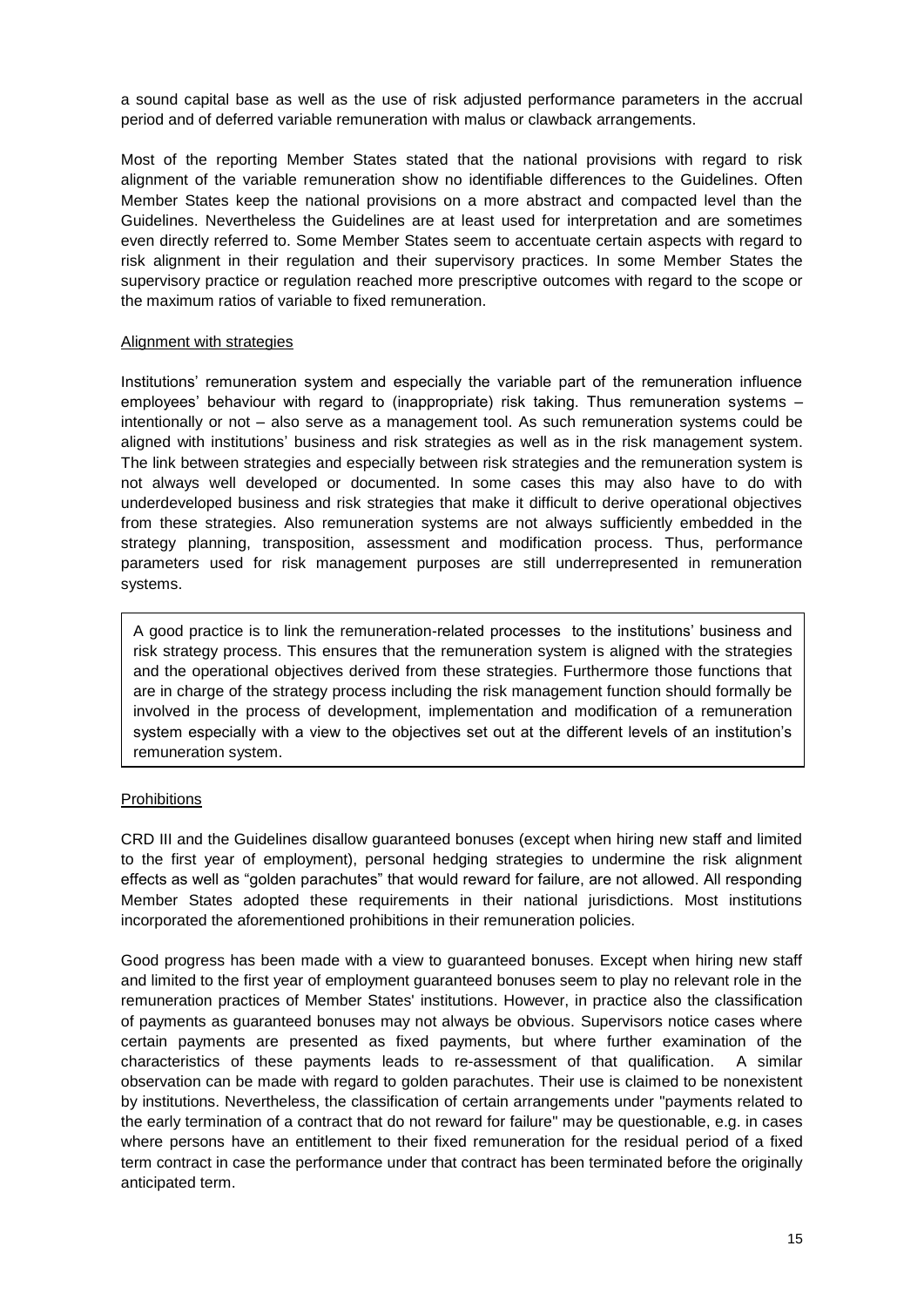With a view to the prohibition of hedging strategies and liability-related insurance it is good practice if institutions require a commitment of their employees to adhere to this requirement.

#### <span id="page-15-0"></span>B. RATIOS VARIABLE TO FIXED

Overall national regulations are in line with the Guidelines' requirements to have an appropriately balanced ratio of variable to fixed remuneration to ensure a fully flexible bonus that could be zero. In some Member States this provision has to be applied by all institutions and for all employees and is not limited to Identified Staff. Most Member States leave it to the institutions to set an internal maximum ratio. This ratio can differ internally between business lines of an institution. The criteria by which institutions decide on the ratios in practice are not yet well known. This may have to do with the fact that the use of ratios has a certain tradition and is therefore not always explainable. Another factor is market usages with a view to benchmarking among peer groups. However, it seems questionable whether institutions really use sophisticated approaches to determine such ratios. Only few Member States introduced maximum ratios.

With the implementation of more detailed requirements for the variable part of the remuneration, industry shifted parts of the variable pay into the fixed part of the remuneration. Some Member States found it opportune to prevent this unintended consequence of CRD III and introduced a requirement to keep the variable part of the remuneration sufficiently high so that risk adjustment requirement can have sufficient impact on that part when needed.

The ratios of variable to fixed remuneration for executive members of the management body (executives) and the other Identified Staff varied among Member States.

Through the implementation report, data have been collected on the average and maximum ratios of variable to fixed remuneration paid in the different Member States to executives and other Identified Staff. National competent authorities were asked to base their data collection on a representative sample of institutions in their jurisdiction, comprising either 60% of total domestic banking assets or the 20 largest institutions. Aggregate information on fixed to variable remuneration ratios was reported as minimum and maximum and average among all observations on an individual bank basis. For the purpose of this report, Member State figures have then been aggregated at Union level. The data show that the median of the average ratios among MS is 122% for executives and 139% for the other identified staff. The highest value of the average ratios that were reported by the MS was 220% for executives and 313% for the other identified staff. Furthermore, looking at the maximum ratios reported by the MS, the median of this is 225% for executives and 324% for the other identified staff. The highest reported values of these maximum ratios were 429% for executives and 940% for the other identified staff.

Because of the differences in the degree to which Identified Staff are determined by the institutions (see above in this report in section 3.1.B) and because the sample of institutions for which data have been collected may include very different types of institutions depending on the Member State concerned, the level of detail of these data did not allow numerical conclusions to be drawn from them. However, the general conclusion is that in all Member States, the variable part of the remuneration exceeds the fixed remuneration considerably for all Identified Staff. Moreover, in all Member States, this ratio is generally higher for the category "other risk takers" than for the category "executive members" (for the categories, see paragraph 16 of the Guidelines). Taking into account the nominal pay levels for the fixed component for executives and the other risk takers, the ratios observed can lead to very high variable remuneration components. If the potential variable remuneration is the dominating part of the total remuneration, this could incentivise staff to take too much risk in order to assure a certain minimum pay level.

Some supervisors informally communicate to their institutions a certain numerical maximum ratio of variable to fixed that they consider as appropriate; this allows them to obtain a clear level playing field in the whole sector under their supervision.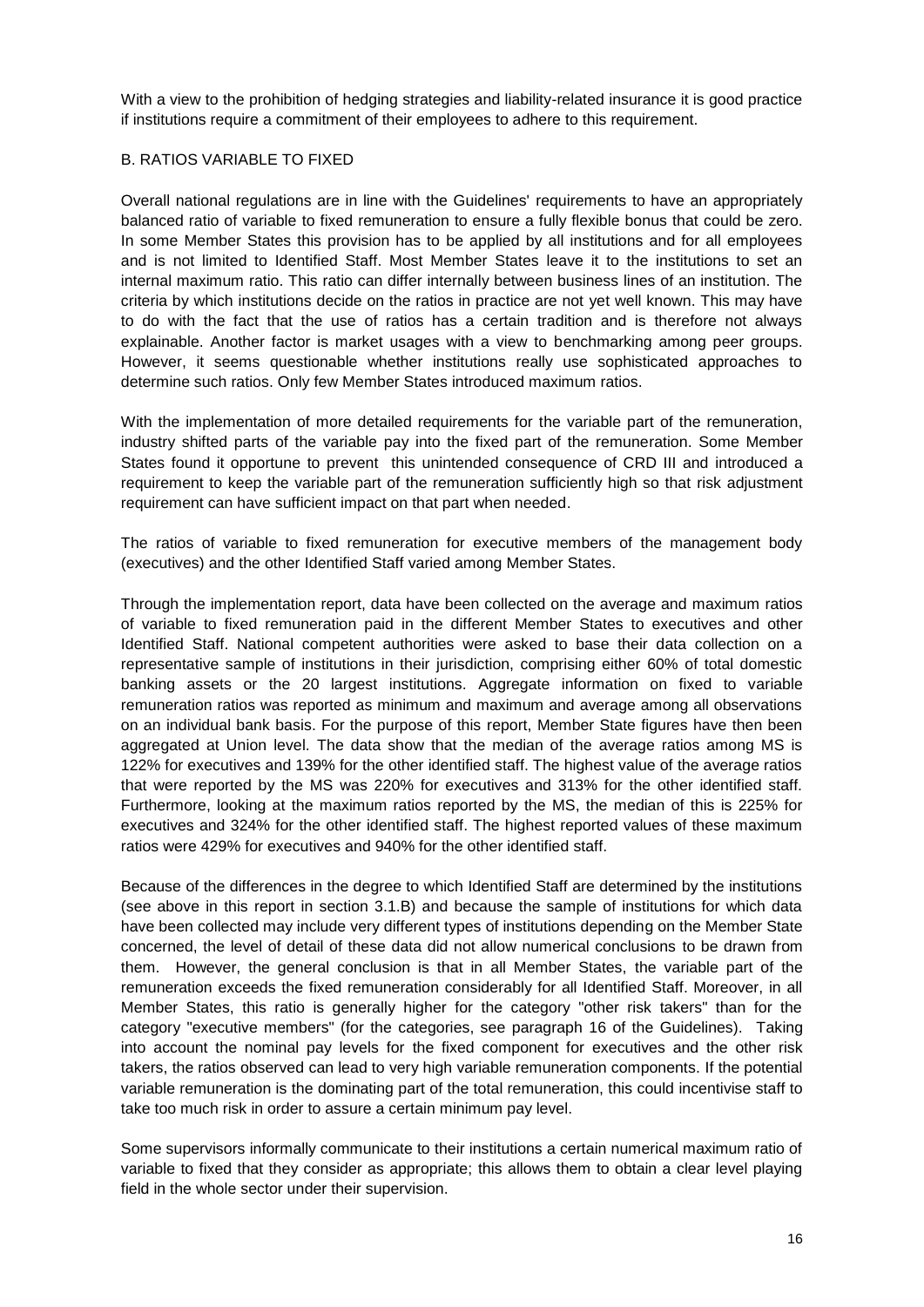In this context, observed practices within institutions are:

- The remuneration policy determines in a detailed way the underlying reasons why for a particular business unit or person, it is considered appropriate to have a ratio variable to fixed remuneration above a certain level.
- High ratios above a certain threshold are approved by the management body in its supervisory function.
- Approval for ratios inside a division that exceed the average of the ratios inside this division considerably.
- Higher ratios result in a higher part of the variable payment deferred as well as in longer deferral and retention periods.

#### <span id="page-16-0"></span>C. RISK ALIGNMENT TECHNIQUES EX ANTE AND EX POST

Risk alignment of variable remuneration has two main perspectives. Risks already have to play a prominent role in the performance measurement or accrual period and the award process when a certain pool of variable remuneration is determined and then allocated to divisional subpools, business units and individuals (ex ante perspective). As this forward-looking ex ante perspective may not identify all risks that later may emerge , risks also have to be considered retrospectively similar to a back testing of the initially measured performance (ex post perspective). The ex post perspective of risk alignment is subject to those requirements that cover the pay out process of variable remuneration, especially in the deferral and malus or clawback arrangements. Although these two perspectives cannot be mixed, they can not be seen separately either. A more conservative approach in one perspective may allow for a more flexible approach in the other perspective. For example institutions that apply longer accrual periods with risk adjusted performance parameters may only apply the minimum deferral period of three years or use shorter retention periods for instruments like shares.

The CRD III and the Guidelines require that the total variable remuneration does not limit the ability of institutions to maintain a sound capital base. In this respect, Member States shall have the power to impose corrective measures (e.g. limits to the variable remuneration, capital add-ons) and institutions shall have in place well-functioning ex ante (potential reduction of the bonus pool) and ex post risk alignment mechanisms<sup>11</sup>. The responses received reveal that national regulations in the majority of Member States completely reflect the CRD III and Guidelines requirements. As regard practices carried out by institutions, the level of capital seems to be taken into account among the risk-adjustment indicators, but there is no evidence as to if and how it operated to reduce, when necessary, the overall variable remuneration.

Risk alignment of variable remuneration is the most challenging aspect of a sound remuneration system. The practices in institutions and experiences of supervisors are still nascent.

#### <span id="page-16-1"></span>Ex ante perspective

-

An important way to incorporate risks in the system of measuring remuneration-related performance is the use of risk adjusted performance parameters. Risk adjusted parameters are still underrepresented among the quantitative performance parameters used by institutions to determine and allocate the bonus pools. This may be partly due to the limitations of existing measures for different types of risk and assets. Rather, performance criteria used by banks tend to include measures (such as revenues, profit, RoE, business volume, earnings per share,...) 12 that may be subject to financial manipulation or do not provide employees with sufficient incentives to consider the quality of the business undertaken. Common techniques used to adjust profits and capital for risks are based on the calculation of economic profit or economic capital (VaR, RAROC,

<sup>&</sup>lt;sup>11</sup> See in particular Guidelines para. 34 and 35. In this context, specific provisions also concerns institutions receiving exceptional government interventions (see Guidelines para. 38-41).

<sup>12</sup> European Central Bank, "Beyond RoE – How to Measure Bank Performance", p. 20 et seqq.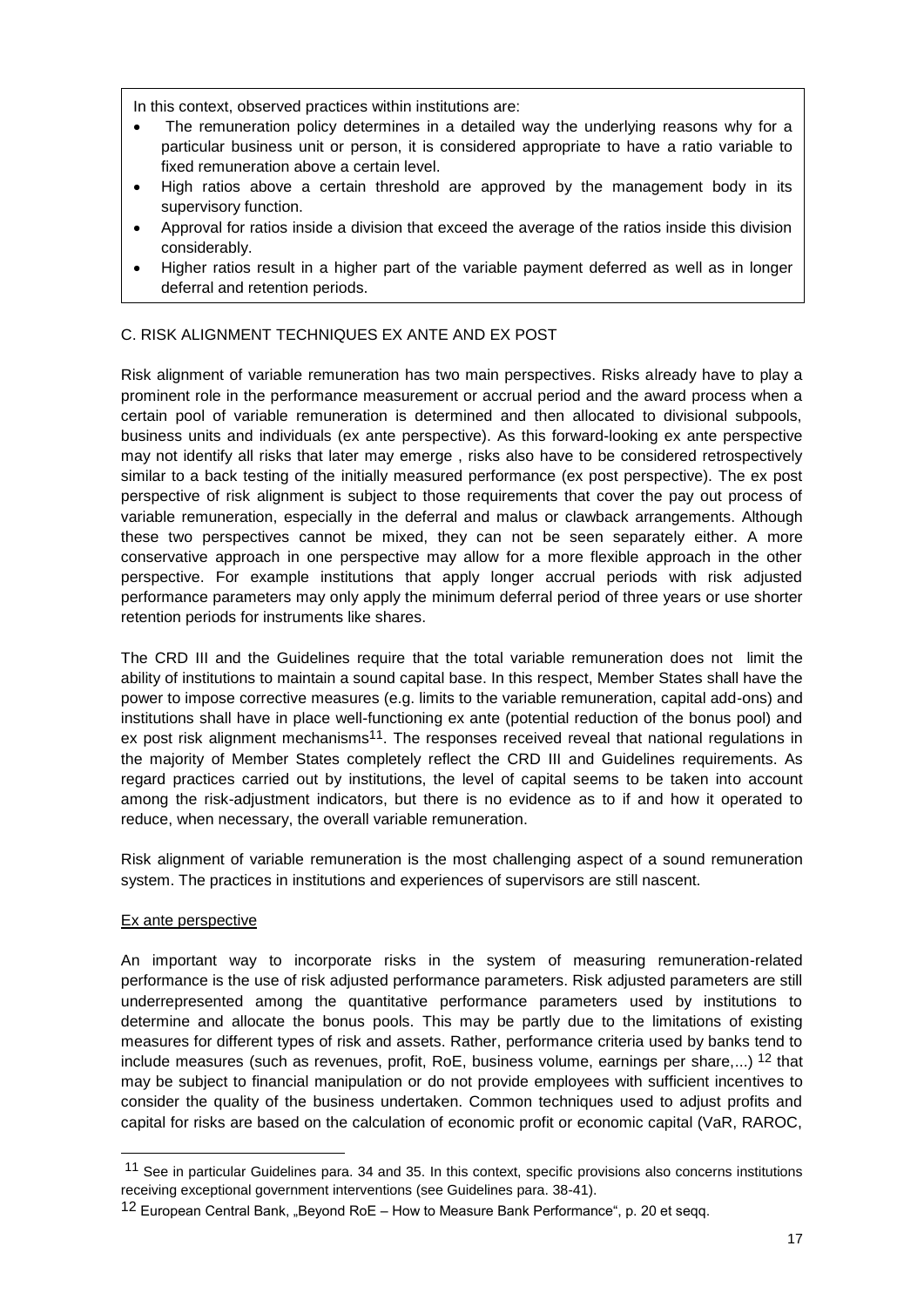RORAC). Accounting profits do not capture adequately future risks and may imply a certain degree of judgment in decisions on the performance-related part of remuneration is necessary. Adjusting remuneration for risk over a multi-year period, seems also to be quite difficult to achieve in practice for an institution. However, if compensation schemes rely on imperfect risk measures, they run the risk of becoming ineffective and, more importantly, of creating arbitrage-like opportunities for employees to take on risks that are not fully recognized by the measures. It is therefore important for institutions not to rely blindly on their risk models but to make qualitative judgments as well.

Institutions often also use discretion to adjust the bonus pools, e. g. to reflect external or unexpected events. However, discretion is also used for upward adjustments which makes the measurement and award process less transparent and susceptible to possible manipulations. In this context a very important factor that is considered when bonus pools - not only on institutional level but also on divisional and business unit level - are adjusted by discretion is the competitive environment in which institutions have to retain or attract their staff. Therefore even a bonus pool which is calculated predominantly on the basis of conservative performance parameters is often dominated by the need to grant competitive remuneration packages and especially variable remuneration. This has an overriding effect on the risk adjusted performance parameters used.

Many institutions determine and allocate their variable remuneration in more or less modified topdown approaches. A top-down approach starts by setting a bonus pool on the level of the institution, which is then allocated to business units and to individuals. Bigger institutions often have additional divisional sub pools under the bonus pool at the level of institution, which are then further distributed. On each of the aforementioned levels ex ante risk adjustment can be exercised.

Furthermore institutions seem to use risk adjusted parameters more at higher bonus pool levels, i. e. at the level of institution and at divisional level. At the level of the business unit, but especially at individual level, consideration of risk metrics by institutions seems to be rarely used. Real risk adjustments at these levels are more based on red flags raised e. g. in case of breaches of compliance. The other performance parameters used at business unit and individual level seem to be based more on operating results and some qualitative parameters like customer satisfaction etc. Some jurisdictions have more detailed expectations with a view to the ratio of institution wide, business unit and individual performance parameters (e. g. management board: 50% institution wide, 50% individual; others: in principle 1/3 on each level). The use of more risk adjusted performance parameters also at lower levels, i. e. business unit and individual level, should be a key future objective. This is because the behaviour of an employee in his specific job function will primarily be influenced by those parameters he can affect through his performance etc.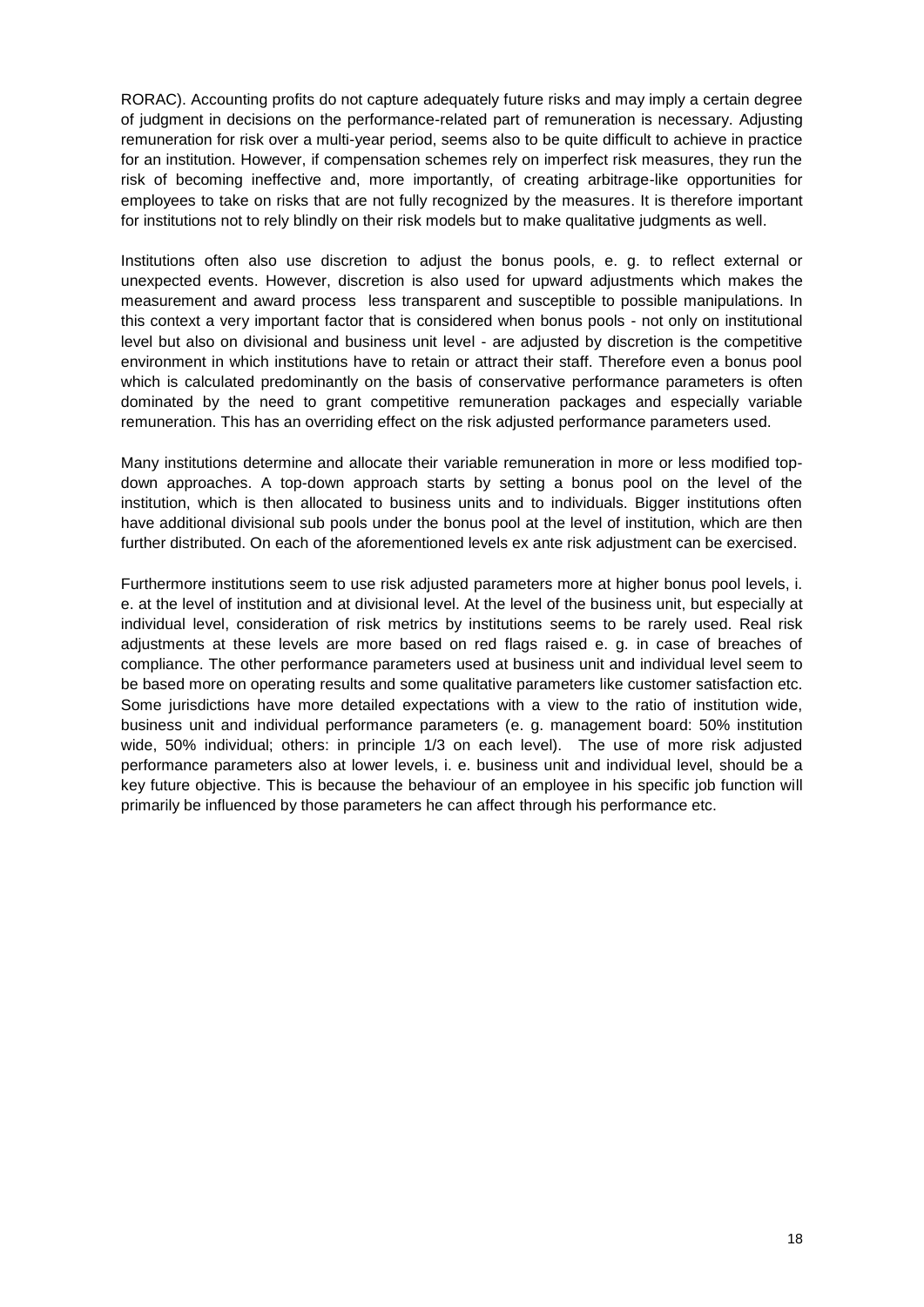It is good practice to use a combination of appropriate quantitative and qualitative parameters on each level of performance measurement, i. e. on institutional, divisional and business unit level as well as on individual level. Quantitative parameters that refer to the annual performance of the institutions should refer to a multi-year period to avoid a high volatility of these metrics, which could lead to inappropriate risk taking. There should also be a formalized process and predefined criteria for a possible discretionary adjustment of these parameters, especially to reflect the adjustment of profits. The Rem Co and risk management function should formally be involved in this process. Possible adjustments and their rationale should be documented and be part of the reporting to the management body in its supervisory function. Supervisors should ask for the full calculations behind variable remuneration, checking the traceability of the different decisions.

Furthermore it is good practice to use the aforementioned performance parameters in combination with a secondary risk adjusted metric, which should coincide with the risk metrics used for risk management purposes at the respective level of performance measurement. For example, if the allocation of a divisional bonus pool to a business unit depends on operating results of a business unit, an existing VaR limit for this business unit could also serve as a performance cap. This performance cap would reduce the incentive to take higher risks in order to increase operative results.

For supervisors, it is important to monitor the strength of the incentives given by remuneration to executives and identified staff, by looking, for instance, at how much executives and other identified staff are insulated from downside risks.

## <span id="page-18-0"></span>Ex post perspective

More improvements seem to be desirable with a view to sufficient sensitive malus criteria which trigger forfeiture of deferred, i. e. unvested, variable remuneration. Malus criteria used do not always reflect the back testing character, which is inherent in the idea of a malus, with regard to the initially measured performance. Often, the ex post risk adjustment is only qualitative in nature, or where it is quantitative in nature, it is not sufficiently defined. For example, institutions often use a "significant downturn" as a parameter for ex post risk adjustment, without giving any details on what a "significant downturn" means.

Also the malus trigger should be applied at lower levels, i.e. business unit and individual level, as this has a more substantial effect on the employees' behaviour (see above). Often malus triggers at lower levels do not take full account of negative operational performance and risk profiles of the business unit. At individual level a malus is often only triggered in the case of severe compliance breaches or when an employee leaves the firm voluntarily.

It is good practice if malus or clawback arrangements include a performance forfeiture on each level where the performance initially was assessed, i.e. on the institutional, divisional and business unit level as well as on individual level. This performance forfeiture should revert to those performance parameters that were already used in the ex ante accrual process to assess the initial performance on the respective level.

## <span id="page-18-1"></span>D. SETTING UP MULTI YEAR FRAMEWORKS

Performance measurement periods, deferral schedules with malus or clawback arrangements attached to them and retention periods in case instruments are used to pay out variable remuneration introduce a multi-year element, linking the employees' compensation schemes to the long term performance of the institutions. This is by now a widespread practice in institutions.

There are no major differences in the national regulation with respect to the requirements of the CRD and Guidelines for the different components of the multi year framework. In some countries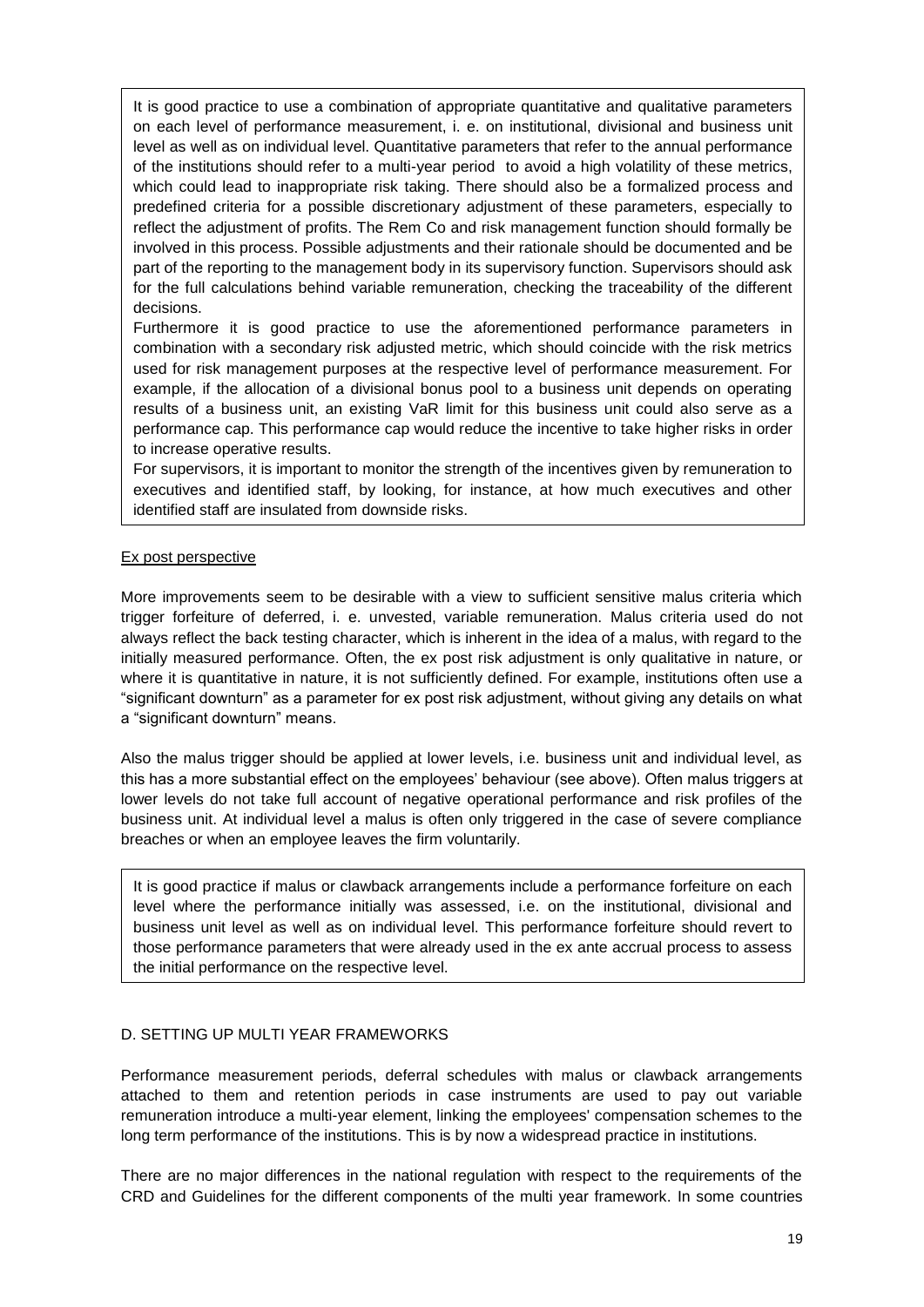longer accrual periods of at least two years are expected for members of the management body. The portion of variable remuneration to be deferred varies between minimum 40% and 60%, as prescribed in CRD, while the deferral period varies between minimum 3 and 5 years. Some countries fixed a threshold of variable remuneration below which there is no requirement for deferral to take place. Another country fixed a threshold of variable remuneration for which 60% needs to be deferred. The payment is in general on a pro-rata basis, with yearly vesting periods after the end of the accrual period, as prescribed in the Guidelines. . In general, no specific retention period has been fixed, an issue also left open in the Guidelines. Several countries, though, indicate a minimum retention period based on best practice and which can vary between 6 months and 2 years. Member States seem to comply as well with the application of the 50% minimum threshold for the instruments to be divided equally over the deferred and the non-deferred part, although some supervisors are of the opinion that rremuneration in shares is only likely to impact positively on behaviours if there is a requirement for the shares to be held for prolonged periods of time and that this is undermined by the requirement to pay 50% of the upfront portion in shares.

Institutions signal the administrative burden in designing and implementing new CRD III compliant incentive plans. Another difficulty is adjusting the multi year framework to the tasks and responsibilities of the different Identified Staff; up to now, there is little differentiation among the different levels of personnel in the multi year elements that are applied to them. With a view to the length of the accrual period one year periods seem to be widespread. Nevertheless longer periods are also used, especially for higher management levels. For deferral, institutions stick to the legal minima, with little variation in the 40 to 60 % or the 3 to 5 years ranges. The percentage deferred is however in general slightly higher for executive members of the management body. In almost all countries, most of the Identified Staff receives 50% of variable remuneration paid in instruments. The deferral period is 3 years in the practice of almost all countries. The retention period most commonly chosen is between 6 months and 18 months.

Occasionally, conceptually wrong deferral schemes are persistently presently by institutions. The following examples show a good and an inappropriate practice to consider a multi-year performance measurement:

| <b>Example good practice:</b><br>Multiyear accrual period on a rolling basis followed by a deferral period |                        |              |                         |                 |                 |                      |  |
|------------------------------------------------------------------------------------------------------------|------------------------|--------------|-------------------------|-----------------|-----------------|----------------------|--|
| 2009                                                                                                       | 2010                   | 2011         | 2012                    | 2013            | 2014            | 2015                 |  |
|                                                                                                            |                        | max 50% cash | max 50% cash            | max 50% cash    | rest of cash    |                      |  |
|                                                                                                            |                        |              | upfront part<br>min 50% |                 |                 |                      |  |
|                                                                                                            | 3 years accrual period |              |                         | max. 1/3        | max. 1/3        | Final                |  |
|                                                                                                            |                        |              |                         | vesting of      | vesting of      | vesting of           |  |
|                                                                                                            |                        |              |                         | deferred        | deferred        | deferred             |  |
|                                                                                                            |                        |              | part                    | part            | part            |                      |  |
|                                                                                                            |                        |              | start deferral          | min 50%         | min 50%         | rest of              |  |
|                                                                                                            |                        |              | min 50%                 | $instruments +$ | $instruments +$ | $instruments +$      |  |
|                                                                                                            |                        |              | instruments             | retention       | retention       | retention            |  |
| 3 years accrual period                                                                                     |                        |              | upfront part            |                 |                 |                      |  |
|                                                                                                            |                        |              |                         |                 | See above       | $\sim$ $\sim$ $\sim$ |  |
|                                                                                                            |                        |              |                         | start deferral  |                 |                      |  |
| 3 years accrual period                                                                                     |                        |              |                         |                 |                 |                      |  |
|                                                                                                            |                        |              | See above               | $\cdots$<br>20  |                 |                      |  |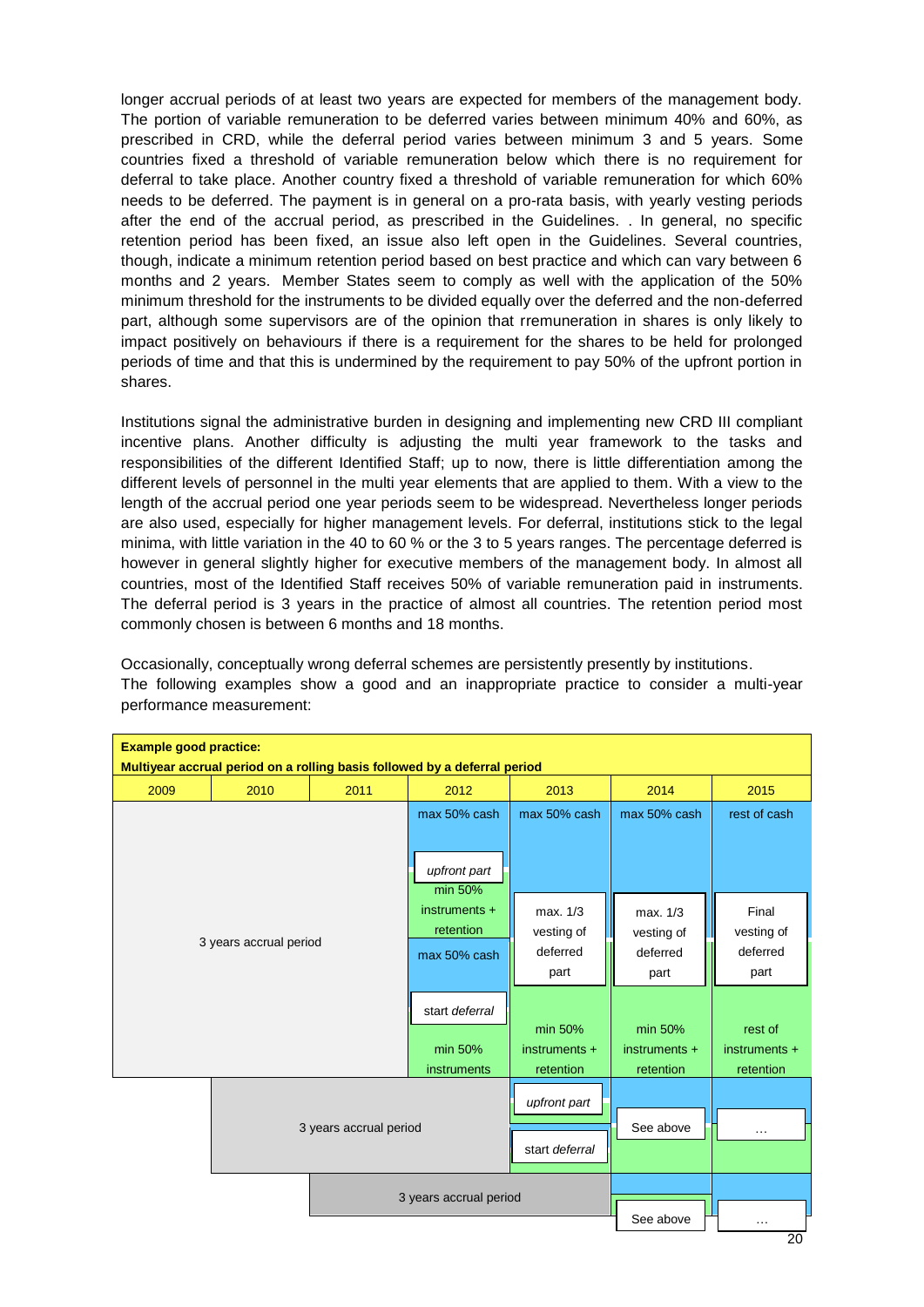| <b>Example inappropriate practice:</b><br>LTI with multi-year accrual period followed by retention period                           |      |      |                                                                                                                                     |                               |                                                                                       |      |  |  |
|-------------------------------------------------------------------------------------------------------------------------------------|------|------|-------------------------------------------------------------------------------------------------------------------------------------|-------------------------------|---------------------------------------------------------------------------------------|------|--|--|
| 2009                                                                                                                                | 2010 | 2011 | 2012                                                                                                                                | 2013                          | 2014                                                                                  | 2015 |  |  |
| 3 years accrual period with annual performance<br>measurement and a possible change of<br>performance parameters during this period |      |      | Payout 50%<br>cash<br>Vesting 50%<br><i>instruments</i><br>and 12 months<br>retention                                               | End of<br>retention<br>period |                                                                                       |      |  |  |
|                                                                                                                                     |      |      | 3 years accrual period with annual performance<br>measurement and a possible change of<br>performance parameters during this period |                               | Payout 50%<br>cash<br>Vesting 50%<br><i>instruments</i><br>and 12 months<br>retention |      |  |  |

While the first example shows an approach that combines a longer accrual period with the other requirements of the CEBS Guidelines, especially with a view to the pay out requirements (deferral etc.), the approach in the second example does not. The approach in the second example considers the accrual period simultaneously as a deferral period. Beside the very clear textual distinction between these periods in CRD III and in the CEBS Guidelines, the approach unduly blends the ex ante and ex post perspectives of risk alignment. Finally the performance parameters can be changed annually during the accrual period. Thus the multi-year accrual period in fact has the character of a short term accrual period.

## <span id="page-20-0"></span>3.4. INSTRUMENTS

## <span id="page-20-1"></span>A. COMMON SHARES VS. PHANTOM SHARE PLANS

At first sight, there are no major discrepancies between the CRD III requirements and the national requirements that implemented the obligation to pay 50% or more of the variable remuneration through different types of instruments. In practice, there is tension between the legal requirement and what the institutions and supervisors considered as feasible and practical in this first cycle of CRD III implementation. However, this tension may not be so problematic because CRD III itself leaves the issue of the different types of instruments open, using in Annex V, Section 11 Directive 2006/48/EC, point 23 (o) the wording "an appropriate balance" and furthermore, the Guidelines state in paragraph 122 that only "where appropriate and applicable", there should be a combination of different types of instruments.

A different type of tension exists between practices demonstrated by listed and non-listed companies. Although the CRD III considers shares (or equivalent ownership interests) and sharelinked instruments as the first option of possible instruments to be used by listed and non-listed institutions, and equivalent non-cash instruments as an option that is restricted to non-listed institutions, there is a tendency that equivalent non-cash instruments are also used by listed companies. Some supervisors have allowed this in the course of their review of remuneration policies because of the practical problems associated with ordinary shares (or equivalent ownership interests): the administrative burden that this may imply over the years and, most importantly, the dilution effect that such pure share plans have. The company's owners may want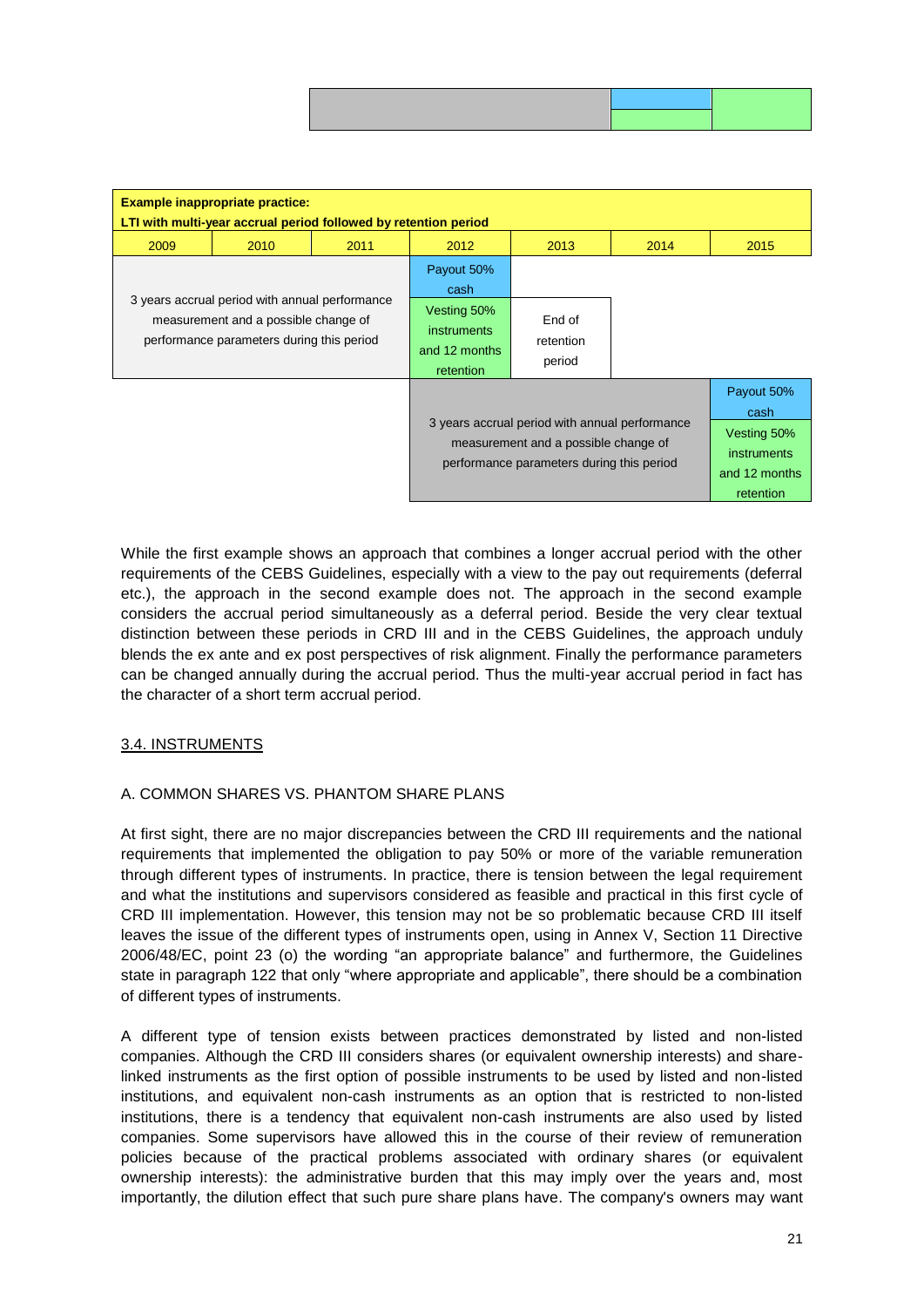to share the economic value of equity, but not the equity itself (and the voting rights). Especially in Continental Europe, where ownership is not so dispersed, dilution is a problem. For these reasons, institutions prefer to use performance shares or stock appreciation rights or variations of these, commonly called "phantom shares". The advantage of using this type of scheme is that there is no dilution of the issued share capital as no share has to be transferred to the employee at the time of the exercise of the phantom share. Moreover, this scheme is more flexible and the administration cost is minimal.

Again, the tension between the CRD III literal text and this tendency may not be so problematic, because most of the institutions that, for proportionality reasons, have to obey by the "50% in instruments" requirement are often also the institutions that are publicly listed (or where the parent is publicly listed). Because listed institutions have a value readily available for the type of instruments they use, whether real shares or equivalent non-cash instruments, the goal to put Identified Staff in a kind of ownership-like position is reached and part of the variable remuneration they enjoy thus fluctuates with the long term value of the company. However, the tension becomes more problematic when, depending on how national supervisors fill in proportionality, non-listed companies have to obey the "50% in instruments" requirement. They have no value readily available and consequently have to commit a lot of resources to developing a phantom share plan compared to their listed competitors. This may be especially burdensome for firms with specific characteristics, such as cooperatives or clearing & settlement types of institutions. Supervisors have insisted on them developing a kind of phantom share plan, allowing for the specific characteristics of the institution to be filled in.

The methods used by listed companies (and mentioned in the questionnaire) are: Total Shareholders Returns, Group Economic Profits, Net Asset Value adjusted for items that do not reflect the financial performance of the bank, Return on Risk Weighted Assets. For non-listed companies, methods mentioned in the questionnaire are: average earnings over a certain reference period, cash pools, using the value of bank's certificates which can be traded and for which a value is available; if the non-listed company is a subsidiary of a listed company, the subsidiary can use the group shares or the shares of the parent company, or relate the value of its company to the shares of the parent company.

The main difficulties that are associated with setting up phantom share plans are:

- The Guidelines require that a **value is determined by a third party**: it is not clear who that third party should be and what its role exactly is: is it sufficient that the institution uses externally audited accounts? Must the third party be different from the external auditor and be appointed for the sole purpose of determining a value for the phantom share plan? Are rating agencies a "third party"? This issue is especially important because this characteristic seems to be the factor that can truly make the difference between the cash and instruments part.
- What is the meaning of "comparable features in terms of **loss absorbency capacity**" (paragraph 125 of the Guidelines) if phantom share are paid out in cash (which is allowed by the Guidelines): some supervisors have explained this requirement in the sense that the resources that are needed to pay out the phantom share plan can, if needed, be redirected to building up the capital base of the institution. However, this is only an indirect way of loss absorbency capacity;
- What types of **valuation method** should be used? Institutions sometimes present a range of possible valuation methods, with very different results. Putting a value on the phantom shares may be a very sensitive issue for institutions because this fact may become known to external parties, through disclosure requirements or other means, and may be used for other, unintended purposes, such as a sale of an ownership interest in the institution. Such unintended purposes may even have prudentially dangerous consequences;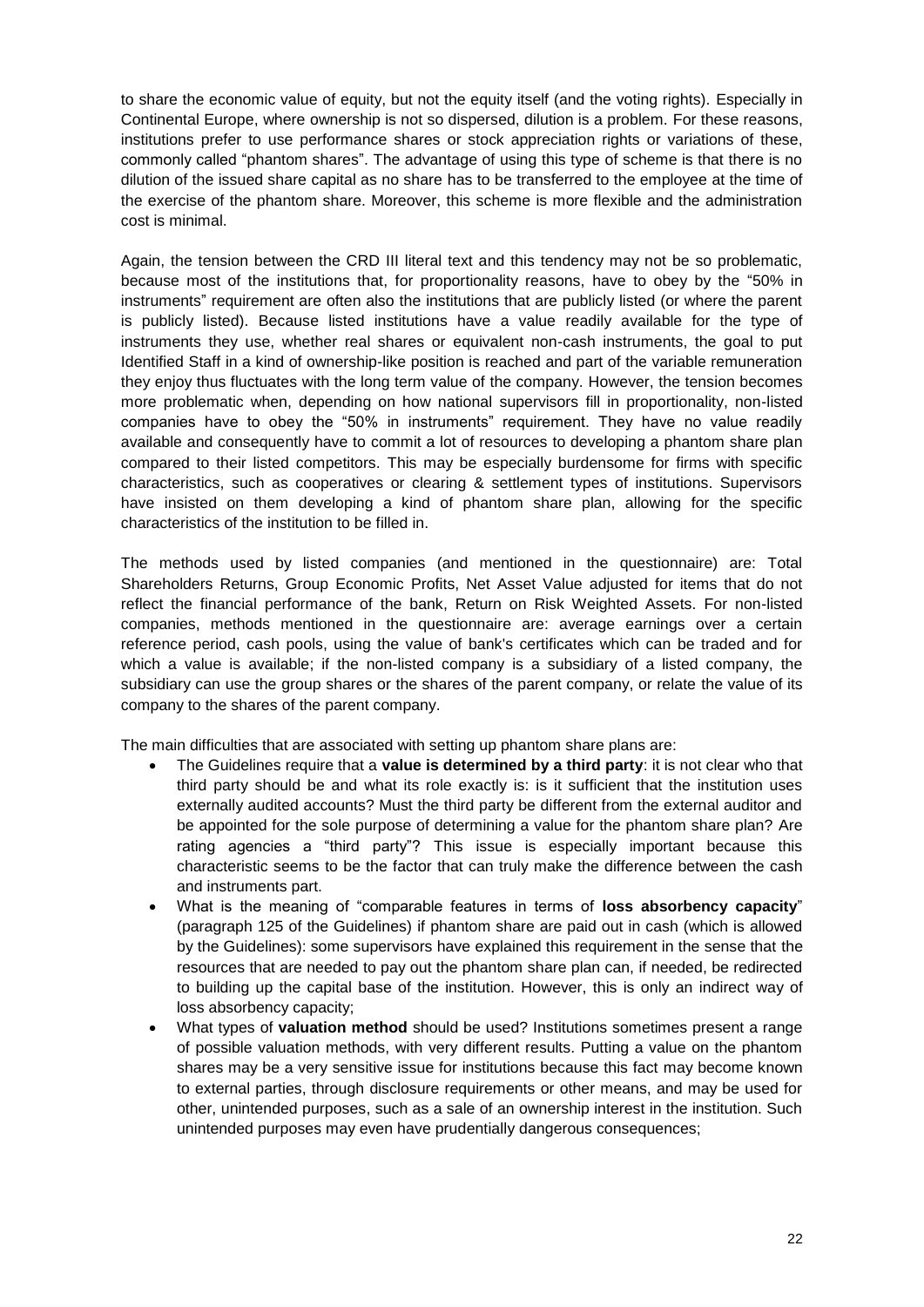Strong practices regarding the development of phantom share plans are:

- Use the value of **publicly listed debt instruments** as a proxy for the value of the phantom shares: this is often a solution for cooperative banks. Another alternative for cooperative banks is that they use the value of the publicly listed "central bank" above the smaller cooperative institutions as a proxy;
- Use of a **valuation method that will remain constant** over longer periods: the fact that different valuation methods lead to different results is not the core concern. As long as the method remains constant over several years, so that results become comparable, the goal of the phantom share plan is reached. The valuation must however be capable of capturing more than day-to-day operations (financial performance), i.e. also non recurring, incidental factors such as one-off impairments or other losses.

Strong practices regarding instruments in general are:

- the upside evolution of the instruments is capped in one or another way: this is also safer in terms of the amounts of cash that institutions need to accumulate in order to be able to pay out the instruments;
- determine the amount of instruments that the employee receives on the basis of the average value over a longer reference period.

Practice shows that the elements of a (phantom) share plan that are of relevance for supervisory purposes are actually quite limited; the share plans that were reviewed so far often contain numerous clauses related to events such as pension and death or the early leaving of the institution. Most of the time, the issues can be considered as belonging to the contractual freedom of the parties, unless a prudential risk is obvious (e.g. clauses where deferred parts of the phantom share plan can be paid out directly, without the initially planned deferral, in case the control over the institution changes, may be considered as prudentially unsound in certain cases). Where the Guidelines have prohibited retention bonuses, a new kind of retention mechanisms seems to emerge in (phantom) share plans: often the deferred parts are forfeited in case the employee leaves the company.

The use of share-linked instruments, such as options, is not widespread. Some supervisors have even expressed concerns about options, because the incentives this type of instrument can give to employees may still lead to excessive risk taking. A possible solution to this problem is that the exercise of the options is conditional and proportional to performance achieved over a longer reference period, e.g. in terms of Relative Total Shareholder Return and Group Economic Profits (such metrics provide for an appropriate balance between internal risk adjusted and external relative performance indicators).

## <span id="page-22-0"></span>B. HYBRID TIER 1 INSTRUMENTS: NO USE

There is no evidence that hybrid instruments are in use at all. The reasons behind this requirement apparently are that share-based compensation schemes should be linked to the value of a basket of securities, including common shares, preferred shares and other types of outstanding bonds, in order to eliminate incentives to take risks that are inconsistent with the goals of prudential regulation. The basket of instruments should be based on broader metrics that reflect the interests of common shareholders, as well as preferred shareholders, bondholders, and the government as guarantor of deposits. Lastly, not yet finalized developments under Basel III and CRD IV may be a reason why this type of instrument is not yet in use.

## <span id="page-22-1"></span>3.5. DISCLOSURE